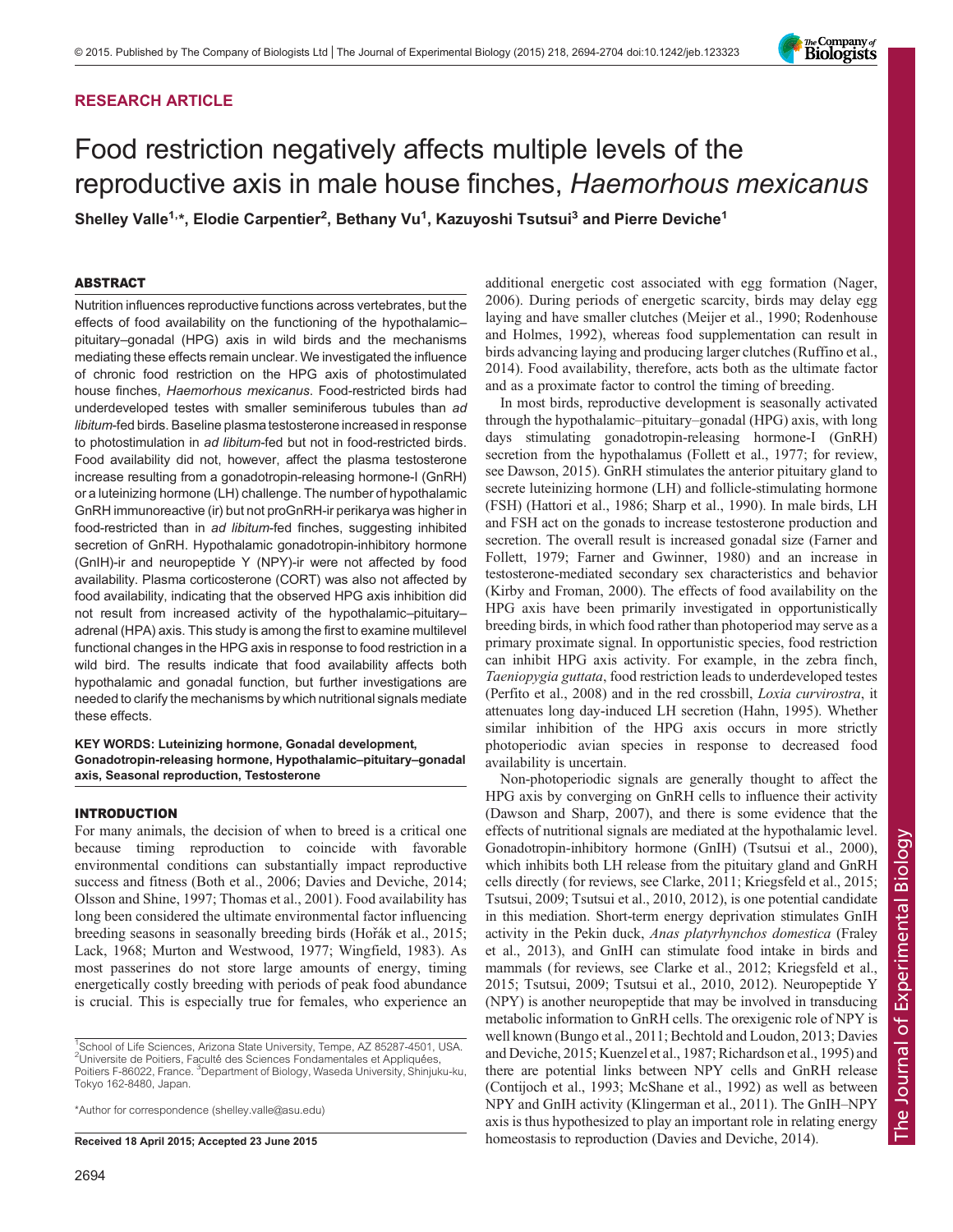| <b>List of symbols and abbreviations</b> |                                            |  |  |  |  |  |
|------------------------------------------|--------------------------------------------|--|--|--|--|--|
| <b>CORT</b>                              | corticosterone                             |  |  |  |  |  |
| <b>FSH</b>                               | follicle-stimulating hormone               |  |  |  |  |  |
| GnIH                                     | gonadotropin-inhibitory hormone            |  |  |  |  |  |
| GnRH                                     | gonadotropin-releasing hormone-I           |  |  |  |  |  |
| <b>HPA</b>                               | hypothalamic-pituitary-adrenal             |  |  |  |  |  |
| <b>HPG</b>                               | hypothalamic-pituitary-gonadal             |  |  |  |  |  |
| ir                                       | immunoreactivity                           |  |  |  |  |  |
| IН                                       | luteinizing hormone                        |  |  |  |  |  |
| <b>MF</b>                                | median eminence                            |  |  |  |  |  |
| <b>NPY</b>                               | neuropeptide-Y                             |  |  |  |  |  |
| <b>POA</b>                               | preoptic area                              |  |  |  |  |  |
| proGnRH                                  | gonadotropin-releasing hormone pro-peptide |  |  |  |  |  |
| <b>PVN</b>                               | paraventricular nucleus                    |  |  |  |  |  |
| <b>TrSM</b>                              | tractus septomesencephalicus               |  |  |  |  |  |

Alternatively or concurrently, food availability may influence the HPG axis activity at levels other than the hypothalamus. The sensitivity of the pituitary gland to GnRH, or of the testes to LH, may be regulated by environmental factors [\(Jawor et al., 2006](#page-9-0); [Perfito et al., 2011\)](#page-9-0). This sensitivity can be probed using hormonal challenges, in which subjects receive GnRH or LH, and the downstream hormonal response, either LH or testosterone, is then measured [\(Bergeon Burns et al., 2014;](#page-8-0) [Jawor et al., 2006; Perfito](#page-9-0) [et al., 2011](#page-9-0)). In domestic chickens, Gallus gallus domesticus, food restriction alters the LH response of the pituitary gland to GnRH [\(Bruggeman et al., 1998](#page-8-0); [Tanabe et al., 1981\)](#page-9-0). To our knowledge, the HPG axis responsiveness of male birds under different energetic states has only been investigated in Abert's towhees, Melozone aberti ([Davies et al., 2015b](#page-8-0)). As the coordination of breeding with energetically favorable conditions is crucial, we hypothesized that there are multiple sites of regulation on the HPG axis, and that altering the sensitivity of the pituitary gland and gonads to upstream hormones may serve as energy-dependent regulatory mechanisms.

The effects of food availability on the HPG axis may be mediated directly by metabolic information (e.g. glucose and fatty acids), but intermediate metabolic hormones may cause indirect effects. In particular, decreased food availability may in some circumstances be perceived as a stressor and increase glucocorticoid secretion [\(Fokidis](#page-8-0) [et al., 2012](#page-8-0); [Lynn et al., 2010\)](#page-9-0). Glucocorticoids, including corticosterone (CORT), negatively affect reproduction by inhibiting HPG axis activity [\(Sapolsky et al., 2000; Schoech et al., 2009\)](#page-9-0) and thus could potentially serve as mediators between energetic state and reproductive function. Few studies, however, have examined the effects of food restriction simultaneously on plasma CORT and HPG axis activity.

The objective of the present study was to evaluate the effects of energetic deficit on HPG axis functionality and on reproductive morphology in a seasonally breeding, photoperiodic male songbird, the house finch, Haemorhous mexicanus (Müller 1776). Male house finches exhibit increased HPG axis activity and gonadal growth in response to long days [\(Cho et al., 1998;](#page-8-0) [Hamner, 1966](#page-9-0), [1968](#page-9-0)). To determine whether adequate energetic balance is necessary during this time to stimulate the HPG axis, we manipulated food availability in captive birds exposed to long days. We hypothesized that food availability is an important factor affecting HPG axis activity and testicular development, and that it acts at multiple levels of the HPG axis to precisely modulate this activity.

We assessed reproductive morphology by measuring growth of the testes and the cloacal protuberance, an androgen-dependent secondary sexual characteristic, as well as the size of the

seminiferous tubules. HPG axis functionality was assessed at multiple levels. Hypothalamic regulation was examined via neuropeptide (GnRH, its precursor proGnRH, GnIH and NPY) immunoreactivity (ir). Baseline plasma testosterone was examined throughout the experiment, and the plasma testosterone response to exogenous administration of GnRH and LH was measured. Lastly, to determine whether CORT mediates the effects of negative energetic balance on reproductive function, we measured plasma CORT throughout the experiment. We predicted that foodrestricted birds would exhibit smaller gonads and lower baseline plasma testosterone, attenuated LH- and GnRH-induced plasma testosterone, and lower GnRH (-ir) in the hypothalamus. We further predicted the GnIH–NPY system and/or plasma CORT to change with energetic state, such that brain GnIH-ir and NPY-ir, and plasma CORT would increase in response to food restriction.

# RESULTS

# Body condition

Body mass was affected by food availability  $(F_{1,13}=16.37)$ ,  $P=0.001$ ), time  $(F_{7,91}=5.70, P=0.003)$  and the interaction between these factors  $(F_{7,91} = 24.08, P \le 0.001$ ; [Fig. 1A](#page-2-0)). Ad libitum-fed and food-restricted birds had a similar body mass at the start of the treatment [Student–Newman–Keuls (SNK) tests,  $P > 0.05$ ], and ad libitum-fed birds maintained roughly the same body mass throughout the study (SNK tests,  $P > 0.05$ ). By contrast, foodrestricted birds lost mass within the first week of treatment and then maintained a lower body mass than ad libitum-fed birds for the duration of the study (SNK tests,  $P<0.05$ ).

Furcular fat was affected by food availability  $(F_{1,13}=4.92)$ ,  $P=0.045$ ), time  $(F_{2,26}=5.16, P=0.013)$  and the interaction between these factors  $(F_{1,13}=4.92, P=0.006;$  [Fig. 1](#page-2-0)B). Ad libitumfed birds maintained the same amount of fat throughout the experiment (SNK tests,  $P > 0.05$ ), whereas food-restricted birds lost fat stores within the first 4 weeks of the treatment and had less fat than *ad libitum*-fed birds after 7 weeks of treatment (SNK tests,  $P<0.05$ ).

Muscle score was affected by food availability  $(F_{1,13}=5.18,$  $P=0.040$ , time ( $F_{2,26}=6.66$ ,  $P=0.005$ ) and the interaction between these factors  $(F_{2,26}=5.72, P=0.009;$  [Fig. 1](#page-2-0)C). Ad libitum-fed birds maintained the same amount of muscle throughout the experiment (SNK tests,  $P > 0.05$ ), whereas food-restricted birds lost muscle within the first 4 weeks of the treatment and had less muscle than ad libitum-fed birds after 7 weeks of treatment (SNK tests, P<0.05).

#### Cloacal protuberance

Cloacal protuberance width increased during exposure to long days in both *ad libitum*-fed and food-restricted birds  $(F_{2,26}=16.79)$ , P<0.001; [Fig. 1](#page-2-0)D), but was not affected by food availability  $(F_{1,13}=0.65, P=0.44)$ , and there was no food availability×time interaction  $(F_{2,26}=2.42, P=0.11)$ .

# Testis morphology

Food-restricted birds had a lower gonadosomatic index (gonad mass as a percentage of body mass) than *ad libitum*-fed birds  $(t_{13}=5.43, P<0.001;$  [Fig. 2\)](#page-2-0). Seminiferous tubule diameter was also smaller in food-restricted birds than in ad libitum-fed birds  $(t_{13}=5.13, P<0.001;$  [Fig. 3](#page-2-0)).

# Plasma testosterone

Baseline plasma testosterone was affected by the interaction of food availability and time  $(F_{3,39}=5.82, P=0.002;$  [Fig. 4A](#page-3-0)). Plasma testosterone did not change in response to photostimulation in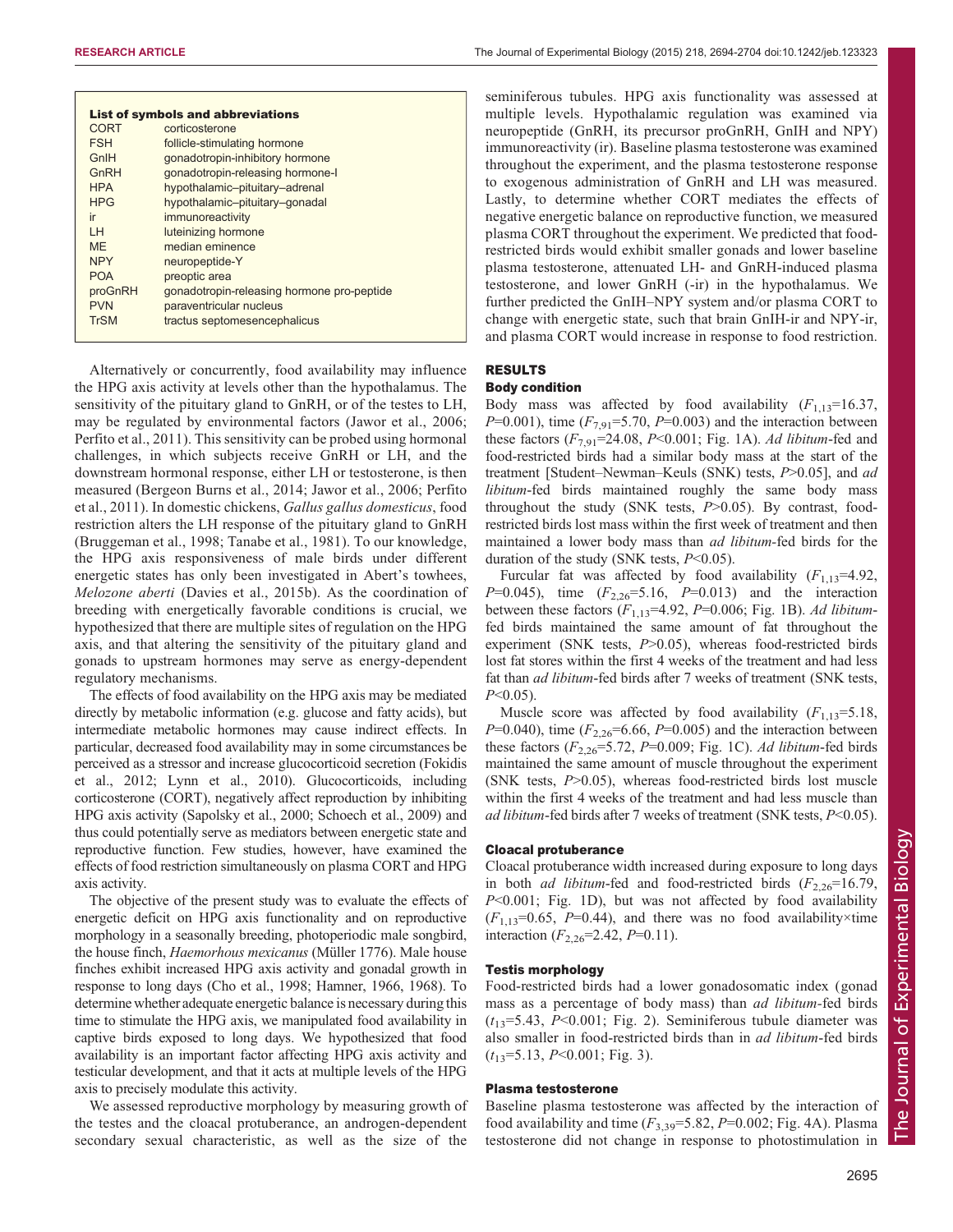<span id="page-2-0"></span>

Fig. 1. Effects of food availability on male house finches, Haemorhous mexicanus. Food restriction negatively affects body mass (A), furcular fat (B) and pectoral muscle (C), but does not affect cloacal protuberance width (D). House finches were either ad libitum fed (N=8) or food restricted (N=7) and photostimulated at time 0. Data are plotted as means±s.e.m. Means with identical letters are not statistically different (P>0.05, SNK tests). An asterisk indicates that for a given time point, the two groups are statistically different.

food-restricted birds (SNK tests, P>0.05), but increased after 4 weeks of photostimulation in ad libitum-fed birds (SNK tests, P<0.05) before returning to initial levels after 7 weeks of photostimulation.

Plasma testosterone increased in response to GnRH challenge  $(F_{1,14}=7.32, P=0.017)$  and was influenced by food availability  $(F<sub>1,14</sub>=13.16, P=0.003)$ , but there was no interaction between the effect of the GnRH challenge and food availability  $(F_{1,14}=0.91,$ P=0.36; [Fig. 5](#page-3-0)A). There was, therefore, no evidence that food availability influenced the plasma testosterone response to a GnRH injection. It is unlikely that this lack of effect resulted from low statistical power to detect differences between food-restricted and ad libitum-fed finches (1−β=0.85).

Similarly, plasma testosterone increased in response to LH challenge  $(F_{1,14}=11.46, P=0.004)$  and was influenced by food availability  $(F_{1,14}=14.85, P=0.002)$ , but there was no interaction between LH injection and food availability  $(F_{1,14}=0.73, P=0.41;$ [Fig. 5B](#page-3-0)). Thus, as was the case for GnRH, there was no evidence that the plasma testosterone response to LH challenge was modulated by food availability. Firm conclusions on this subject are, however, limited by the relatively low statistical power (1−β=0.23) of the ANOVA to detect group differences.



#### Fig. 2. Gonadosomatic index is lower in food-restricted male house **finches.** Birds were either ad libitum fed  $(N=8)$  or food restricted  $(N=7)$  and photostimulated for 7 weeks. Gonadosomatic index (GSI) was calculated as testis mass as a percentage of body mass. Data are plotted as means+s.e.m., and the asterisk denotes a significant difference between the groups (P<0.05, Student's *t*-test).

### Plasma CORT

Baseline plasma CORT decreased during the study  $(F_{3,39}=14.37,$ P<0.001). Food-restricted birds had consistently lower plasma CORT than *ad libitum*-fed birds  $(F_{1,13}=6.29, P=0.026)$  but there was no interaction between time and food availability  $(F_{3,39}=1.98,$  $P=0.13$ ; [Fig. 4B](#page-3-0)), indicating that the group difference was present throughout the study.

## Brain neuropeptide immunoreactivity

We measured several parameters to estimate the hypothalamic content of proGnRH-ir, GnRH-ir, GnIH-ir and NPY-ir. Of these, only one (number of GnRH-ir perikarya) differed between the two



Fig. 3. The diameter of the seminiferous tubules is smaller in foodrestricted male house finches. Birds were either ad libitum fed  $(N=8)$  or food restricted (N=7) and photostimulated for 7 weeks. (A) Hematoxylin and eosin-stained sections of testis showing the seminiferous tubules. (B) Data are plotted as means+s.e.m., and the asterisk denotes a significant difference between the groups (P<0.05, Student's t-test).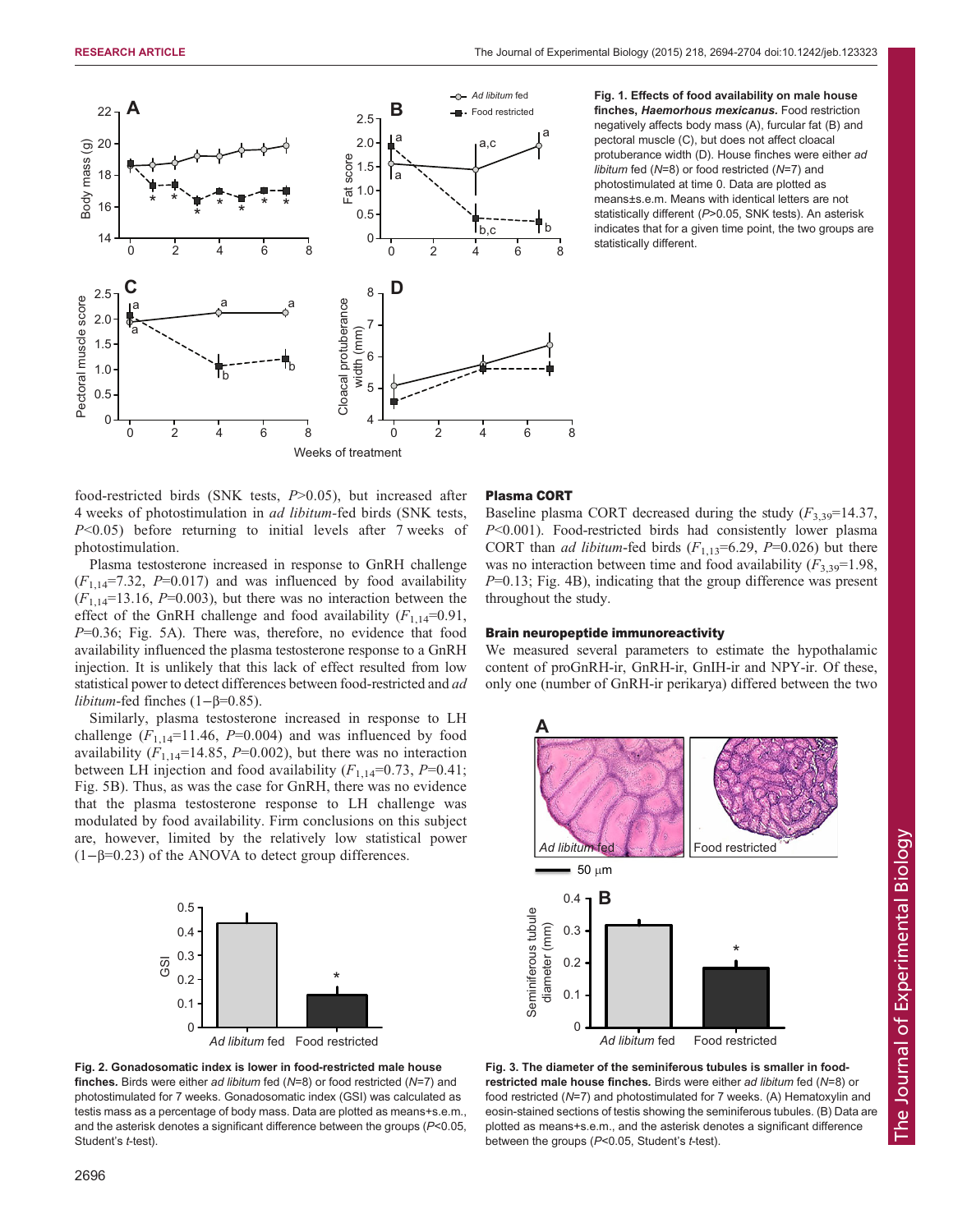<span id="page-3-0"></span>

Fig. 4. Food restriction suppresses the long day-induced increase in baseline plasma testosterone but does not affect baseline plasma corticosterone. Male house finches were either ad libitum fed (N=8) or food restricted (N=7) and photostimulated at time 0, and plasma testosterone (A) and corticosterone (CORT; B) levels were measured. Data are displayed as means±s.e.m. Means with identical letters are not statistically different (P>0.05, SNK tests).

experimental groups ( $U=8$ ,  $P=0.02$ ; [Fig. 6](#page-4-0), [Table 1](#page-5-0)A), with foodrestricted finches having more immunostained perikarya than *ad* libitum-fed finches.

# **DISCUSSION**

We used a seasonally breeding, photoperiodic songbird to test the hypotheses that (i) energy balance is an important factor affecting HPG axis activity and photoinduced reproductive development, and (ii) energy-mediated signals affect multiple levels of the HPG axis



Fig. 5. Food availability does not affect the gonadotropin-releasing hormone- or luteinizing hormone-induced increase in plasma testosterone. Male house finches were either ad libitum fed (N=8) or food restricted (N=8) and exposed to a gonadotropin-releasing hormone (GnRH; A) or luteinizing hormone (LH; B) challenge. Data are shown as means±s.e.m.

to modulate this development. To test these hypotheses, we chronically food restricted finches under long-day conditions to induce negative energy balance. The functionality of the HPG axis was assessed based on the measurement of multiple parameters. The size of the testes, seminiferous tubules and cloacal protuberance provided measures of reproductive development. Baseline plasma testosterone and GnRH- and LH-induced plasma testosterone levels indicated HPG axis activity and responsiveness to acute stimulation. Central mechanisms were investigated by comparing proGnRH, GnRH, GnIH and NPY peptide expression in the hypothalamus of food-restricted and ad libitum-fed birds. Finally, plasma CORT was measured to assess whether food restriction-induced effects on the HPG axis are associated with enhanced hypothalamic–pituitary– adrenal (HPA) axis activity.

The results support our hypotheses. Food restriction inhibited reproductive development, with food-restricted birds having underdeveloped testes, narrower seminiferous tubules and lower baseline plasma testosterone levels than ad libitum-fed birds. Additional effects were seen at the hypothalamic level, with foodrestricted birds having a greater number of GnRH perikarya than *ad* libitum-fed birds. However, we found no evidence that food restriction affects the responsiveness of the HPG axis to acute stimulation.

## Testicular response to energetic deficit

Chronic food restriction was an effective method to induce negative energy balance. After just 1 week of food restriction, birds had lost body mass, due at least in part to decreased fat and muscle energy stores. The loss of energy stores was associated with profound changes in reproductive morphology. As predicted, food-restricted birds had smaller testes and narrower seminiferous tubules than ad libitum-fed birds. The effect of food availability on testicular growth is consistent with results obtained in opportunistic species [\(Hahn,](#page-9-0) [1995;](#page-9-0) O'[Brien and Hau, 2005](#page-9-0); [Perfito et al., 2008\)](#page-9-0). To our knowledge, however, our study is among the first to show an inhibition of testicular development in a predictably breeding, photoperiodic wild songbird under energetic deficit. European starlings, *Sturnus vulgaris*, with reduced body mass as a result of experimentally changing the daily duration of food availability also have underdeveloped testes [\(Dawson, 1986;](#page-8-0) [Meijer, 1991\)](#page-9-0), but testis growth is unaffected by food availability in Abert's towhees [\(Davies et al., 2015](#page-8-0)a). Seasonal testicular growth is primarily due to proliferation of Sertoli cells, which make up the majority of the mass in developed testes ([Deviche et al., 2011;](#page-8-0) [Young et al., 2001\)](#page-10-0). In this study, we found that the smaller testes under food restriction can be at least partially attributed to smaller seminiferous tubules. As seminiferous tubules are the sites of spermatogenesis, these data suggest that food restriction reduced sperm production.

Body condition in free-living house finches correlates positively with plasma testosterone [\(Duckworth et al., 2001](#page-8-0)). Consistent with this observation, food-restricted finches were in lower body condition and had lower plasma testosterone than *ad libitum*-fed finches. Chronic food restriction [\(Davies et al., 2015](#page-8-0)a; [Pérez-](#page-9-0)[Rodríguez et al., 2006\)](#page-9-0) and fasting [\(Lynn et al., 2010](#page-9-0)) also decrease plasma testosterone in other avian species, indicating the generality of the plasma testosterone response to energetic challenges. Taken together, these morphological and hormonal data reveal inhibition of both endocrine and exocrine testicular functions during energetic deficit. Food availability is generally thought to be a more important proximate cue in species that rely less on photoperiod to time breeding, but the present results suggest that the inhibitory action of energetic deficit on gonadal development and function may be conserved across species with diverse breeding patterns.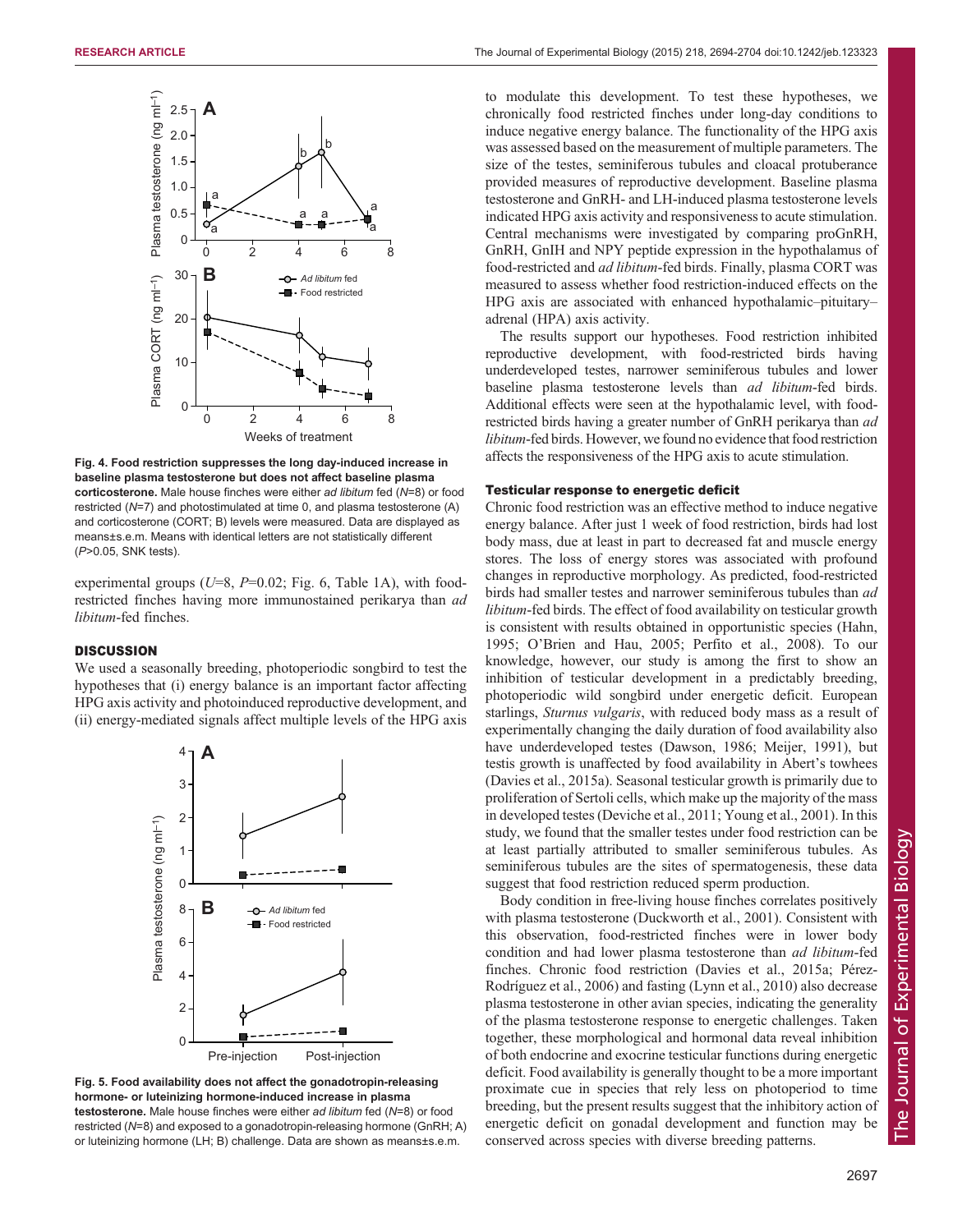<span id="page-4-0"></span>

 $=$  50  $\mu$ m

Fig. 6. Effect of food restriction on brain neuropeptide immunoreactivity in male house finches. Birds were either ad libitum fed (left panel) or food restricted (right panel) and photostimulated for 7 weeks. Representative photomicrographs of hypothalamic brain sections are shown for GnRH pro-peptide (proGnRH), GnRH, gonadotropin-inhibitory hormone (GnIH) and neuropeptide Y (NPY) immunoreactivity.

In ad libitum-fed birds, plasma testosterone first increased in response to photostimulation, and then returned to initial levels after 7 weeks. There are two potential explanations for this decline in plasma testosterone. The first is that birds at the end of the study had become photorefractory and were undergoing gonadal regression. Captive house finches exposed to 12 h light:12 h dark begin testicular regression only after 12 weeks, but those exposed to 18 h light:6 h dark begin regression after 5 weeks [\(Hamner,](#page-9-0) [1966](#page-9-0)). An intermediate day length and duration of exposure (13 h light:11 h dark, 7 weeks) as used here makes it difficult to determine whether photorefractoriness would have developed. Regardless, birds had large testes after 7 weeks of photostimulation, indicating that gonadal regression might have begun but was not completed. The second and potentially more likely explanation for the observed decline in plasma testosterone is that house finches experience fluctuations in plasma testosterone throughout the breeding season that are not closely associated with gonadal development. This situation is commonly observed in other photoperiodic species, especially in those such as the house finch

that are double-brooded ([Dawson, 1983;](#page-8-0) [Wingfield, 1984\)](#page-10-0). This fluctuation has been hypothesized to serve changing behavioral needs during territorial defense, courtship and nesting activity [\(Wingfield et al., 1987\)](#page-10-0), but the mechanism responsible for these fluctuations is unclear.

Cloacal protuberance growth did not mirror that of the testis. In contrast to testicular size, cloacal protuberance growth in finches was not affected by food availability. Cloacal protuberance size usually varies in parallel with testis size [\(Perfito et al., 2005](#page-9-0); [Small](#page-9-0) [et al., 2008](#page-9-0)) and both are influenced by circulating testosterone levels ([Deviche and Cortez, 2005](#page-8-0)). Although food-restricted finches had lower plasma testosterone than ad libitum-fed finches, it appears that the precise relationship between plasma testosterone and cloacal protuberance growth is somewhat dissociated, an observation that is not without precedent ([Wingfield et al., 2012\)](#page-10-0). This dissociation may result from the threshold level of plasma testosterone necessary to stimulate cloacal protuberance growth being lower than that necessary for testis growth.

The absence of a plasma testosterone increase in photostimulated, food-restricted finches in the present study may reflect lower plasma LH, resulting in attenuated stimulation of Leydig cells. Supporting this hypothesis, other avian studies found that food restriction can decrease plasma LH [\(Hahn, 1995](#page-9-0); [Kobayashi et al.,](#page-9-0) [2002\)](#page-9-0). Alternatively or additionally, food restriction may decrease the sensitivity of Leydig cells to LH. The present results do not favor this hypothesis because LH administration had a similar relative stimulatory effect on plasma testosterone in ad libitum-fed and food-restricted finches. However, relatively small sample sizes and high inter-individual variation in the plasma testosterone response to LH injection led to a low statistical power to reveal group differences. Furthermore, our companion study on Abert's towhees found that photostimulated, food-restricted males show a reduced plasma testosterone response to LH injection compared with *ad libitum-fed males* ([Davies et al., 2015b](#page-8-0)). The difference between the results of the two studies may be due to differences in experimental design and statistical analysis. Alternatively, house finches and towhees may use different endocrine mechanisms to regulate the activity of their HPG axis during periods of energy scarcity.

# Pituitary gland responsiveness under energetic deficit

GnRH administration increased plasma testosterone in ad libitumfed and food-restricted finches, but we found no evidence for a modulation of this increase by food availability. These data suggest that the energetic state did not influence the sensitivity of the pituitary gland to GnRH. In other species, this sensitivity can fluctuate seasonally, increasing during the breeding season ([Jawor](#page-9-0) [et al., 2006; Hirschenhauser et al., 2000](#page-9-0)). Food restriction attenuated the LH response to GnRH in chickens [\(Bruggeman et al., 1998](#page-8-0); [Tanabe et al., 1981\)](#page-9-0) and the testosterone response to GnRH in our study on Abert's towhees [\(Davies et al., 2015](#page-8-0)b). The absence of this effect in the current study again suggests either species differences or differences due to experimental design.

# Hypothalamus-mediated effects of energetic deficit

As is commonly the case in photoperiodic species ([Dawson and](#page-8-0) [Goldsmith, 1997;](#page-8-0) [Hahn and Ball, 1995; Saldanha et al., 1994](#page-9-0)), the hypothalamic expression of GnRH in the house finch changes seasonally, increasing in preparation for breeding (through increased synthesis) and decreasing at the end of the breeding season as a result of decreased release and synthesis ([Cho et al.,](#page-8-0) [1998\)](#page-8-0). In the present study, food restriction resulted in an increased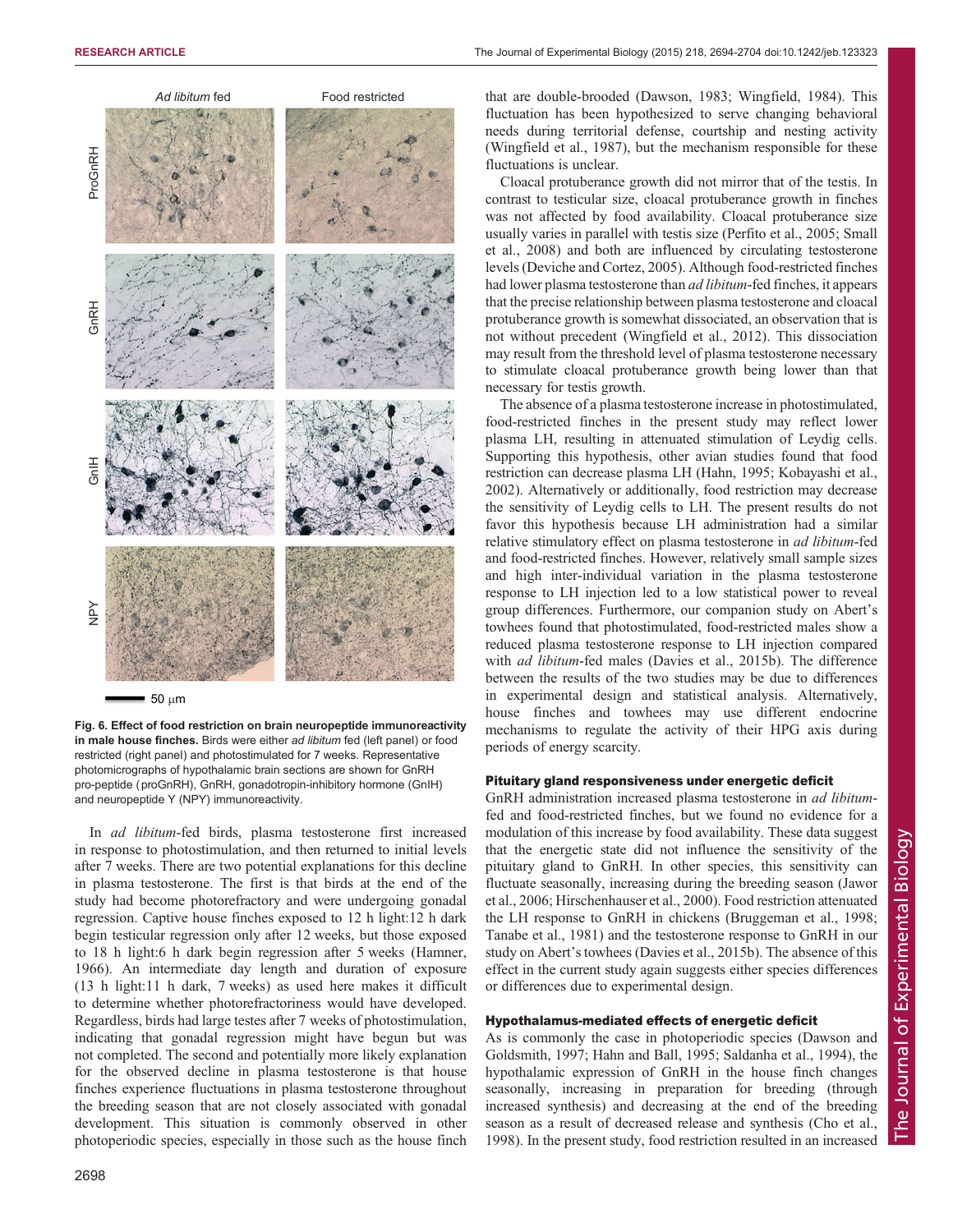#### <span id="page-5-0"></span>Table 1. Immunocytochemical analysis of GnRH, proGnRH, GnIH and NPY in house finches, Haemorhous mexicanus

| A. Cell count data                                        |                   |                   |      |       |       |  |  |
|-----------------------------------------------------------|-------------------|-------------------|------|-------|-------|--|--|
|                                                           |                   | Food              |      |       |       |  |  |
|                                                           | Ad libitum fed    | restricted        | U    | P     |       |  |  |
| GnRH                                                      | 96 (65)           | 135 (30)          | 8    | 0.021 |       |  |  |
| ProGnRH                                                   | 92 (119)          | 98 (46)           | 26   | 0.870 |       |  |  |
| GnIH                                                      | 233 (124)         | 269 (242)         | 25   | 0.779 |       |  |  |
| <b>NPY</b>                                                | 128 (72)          | 118 (40)          | 21   | 0.710 |       |  |  |
| B. Cell area, cell optical density and fiber density data |                   |                   |      |       |       |  |  |
|                                                           |                   | Food              |      | d.f.  | P     |  |  |
|                                                           | Ad libitum fed    | restricted        |      |       |       |  |  |
| GnRH                                                      |                   |                   |      |       |       |  |  |
| Cell area $(\mu m^2)$                                     | 88.70±4.020       | 83.02±2.63        | 1.15 | 13    | 0.272 |  |  |
| Cell optical density                                      | $0.400 \pm 0.041$ | $0.330 \pm 0.036$ | 1.27 | 13    | 0.226 |  |  |
| Fiber density in ME                                       | $0.450 \pm 0.022$ | $0.445 \pm 0.035$ | 0.12 | 12    | 0.906 |  |  |
| GnIH                                                      |                   |                   |      |       |       |  |  |
| Cell area $(\mu m^2)$                                     | 79.10±4.860       | 78.10±3.67        | 0.17 | 13    | 0.869 |  |  |
| Cell optical density                                      | $0.734\pm0.095$   | $0.753 \pm 0.051$ | 0.42 | 13    | 0.681 |  |  |
| Fiber density in ME                                       | $0.112 \pm 0.012$ | $0.107 \pm 0.013$ | 0.26 | 12    | 0.800 |  |  |
| Fiber density in POA                                      | $0.116 \pm 0.003$ | $0.123 \pm 0.004$ | 1.33 | 13    | 0.208 |  |  |

Birds were either ad libitum fed or food restricted and photostimulated for 7 weeks. (A) Cell count data (perikaryon number) are given as median and interquartile range (IQR) and were analyzed by Mann–Whitney U-tests. (B) Cell area, cell optical density and fiber density data are presented as means±s.e.m. and were analyzed by Student's t-tests. Optical density and fiber density values are in arbitrary units: 0=no staining, 1=complete saturation. ME, median eminence; POA, preoptic area. Bold indicates a significant difference.

number of hypothalamic cGnRH-ir perikarya, but other measures of GnRH system activity ( perikaryon immunostaining area and optical density; density of the median eminence cGnRH-ir fibers) were not affected by the treatment. In previous studies, increased hypothalamic cGnRH-ir perikaryon number (under short-day conditions) was interpreted to reflect cellular build-up of the peptide as a result of decreased transport and/or secretion ([Foster](#page-9-0) [et al., 1988\)](#page-9-0), and decreased cGnRH-ir perikaryon number can occur with increased cellular activation and release of the peptide [\(Lee et al., 1990\)](#page-9-0). Inhibited secretion of GnRH, rather than increased production of GnRH, is a probable explanation based on the observation that food restriction did not influence hypothalamic proGnRH-ir expression, which correlates with GnRH production [\(Parry et al., 1997\)](#page-9-0). We therefore propose that prior to photostimulation, GnRH in the present study increased through renewed synthesis associated with the development of photosensitivity [\(Dawson and Goldsmith, 1997](#page-8-0); [Deviche et al., 2000](#page-8-0); [Parry et al., 1997](#page-9-0); [Stevenson et al., 2012](#page-9-0)), and that during photostimulation, food restriction decreased GnRH secretion, resulting in increased brain GnRH stores and a larger number of visible cGnRH-ir perikarya in food-restricted than in ad libitum-fed finches.

The present results do not preclude the possibility that energetic factors regulate GnRH function indirectly, i.e. by acting at the testicular rather than hypothalamic level. Steroid feedback by testosterone negatively affects hypothalamic cGnRH-ir ([Deviche](#page-8-0) [et al., 2006\)](#page-8-0). As food-restricted birds had lower plasma testosterone than ad libitum-fed birds, a decrease in gonadal steroid feedback may have stimulated GnRH synthesis. Again, however, the observation that proGnRH-ir expression did not differ between treatment groups does not support the proposition that food restriction increased hypothalamic GnRH production.

In mammals, energy deficits influence the activity of the HPG axis by acting primarily on the GnRH system [\(Wade et al., 1996\)](#page-10-0). This system is speculated to also be the primary site of regulation in birds, but there is little research to resolve this. We sought to identify potential hypothalamic mediators of GnRH activity in the house finch. The GnIH–NPY axis is a good candidate for mediating energetic signals on the reproductive axis ([Davies and Deviche,](#page-8-0) [2014\)](#page-8-0), with GnIH-ir and NPY-ir affected by 4 weeks of food restriction in Abert's towhees ([Davies et al., 2015a](#page-8-0)). However, we found no change in hypothalamic GnIH expression in response to food restriction, which provides no evidence that GnIH is involved in mediating energy-related signals in house finches. Likewise, we found no evidence for the involvement of NPY. As birds were killed after 7 weeks of food restriction, we cannot, however, exclude that GnIH and/or NPY mediate faster acting and temporary effects of energetic status on GnRH cells that were not detected under the current conditions.

#### CORT, energy homeostasis and the HPG axis

Glucocorticoids, such as CORT, have been negatively related to body condition in multiple wild birds, including house finches [\(Duckworth et al., 2001\)](#page-8-0), and food restriction increases plasma CORT in other species ([Lynn et al., 2010; Pérez-Rodríguez et al.,](#page-9-0) [2006\)](#page-9-0). A role for glucocorticoids in suppressing HPG axis activity is also well studied in avian species ([Deviche et al., 2012](#page-8-0); [Kwok et al.,](#page-9-0) [2007; Lynn et al., 2010;](#page-9-0) [Wingfield et al., 1982\)](#page-10-0). We hypothesized that an increase in plasma CORT during food restriction contributes to inhibition of the HPG axis. However, we found no effect of food restriction on plasma CORT and the data therefore do not support a role for this hormone in the observed changes in HPG axis activity resulting from energetic deficit.

# Metabolic versus perceptual pathway

Whether food availability acts as a proximate cue to affect breeding through direct metabolic effects (availability of energy) or through indirect perceptual effects (visual and tactile pathways) remains a matter of debate (Hahn et al., 2005). Avian testes *in vitro* respond directly to metabolic stress [\(McGuire et al., 2013\)](#page-9-0), and in mammals, the administration of glucose ([Ohkura et al., 2000\)](#page-9-0) and fatty acids [\(Garrel et al., 2011\)](#page-9-0) can alter LH secretion. Generally consistent with these observations, in the European starling, decreased access to food affected gonadal maturation only when birds also lost body mass [\(Meijer, 1991](#page-9-0); [Dawson, 1986\)](#page-8-0), implicating the importance of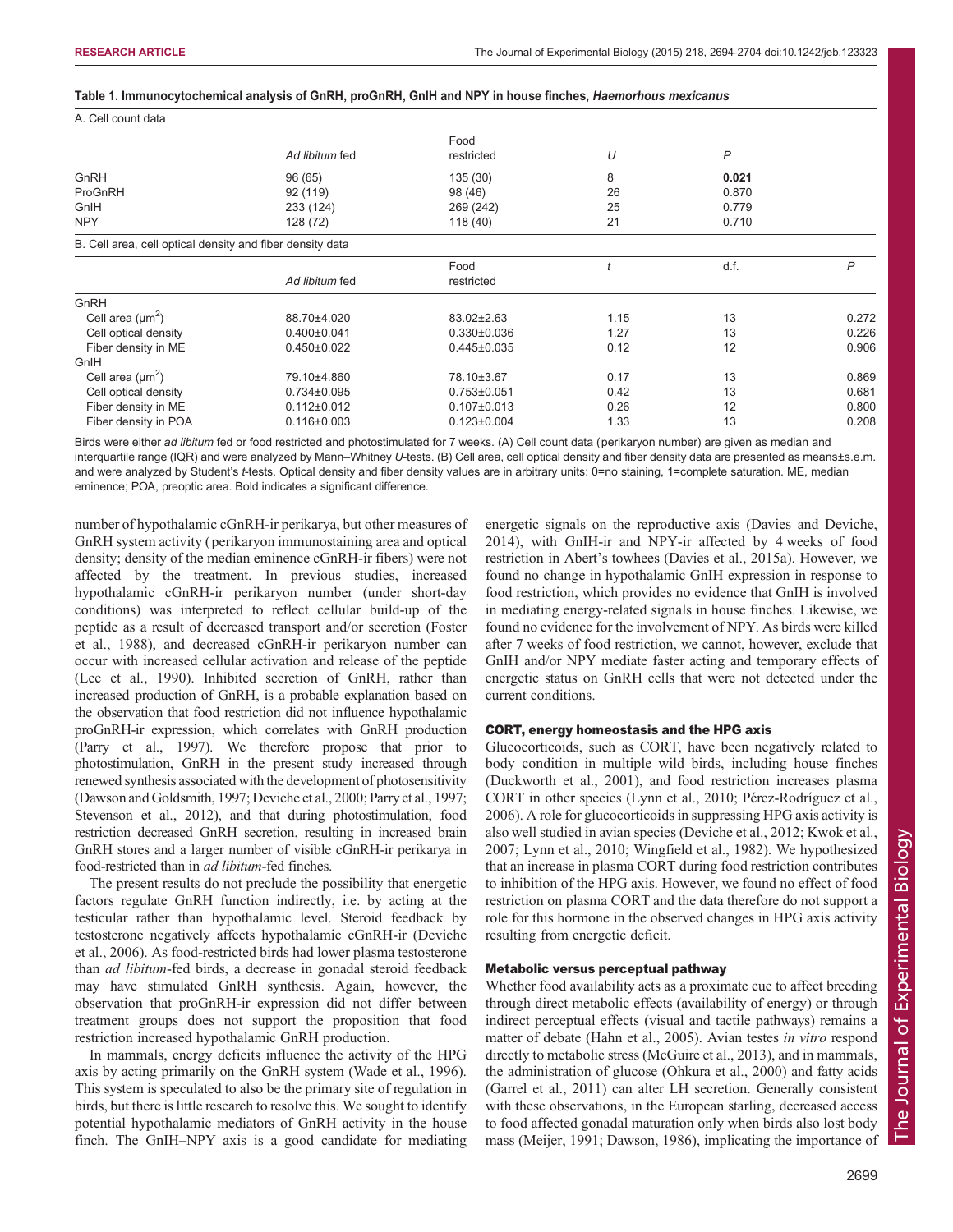a metabolic pathway in influencing the HPG axis. By contrast, a perceptual pathway (visual cues) appears to participate in food availability-mediated effects on the HPG axis in the spotted antbird, Hylophylax n. naevioides ([Hau et al., 2000](#page-9-0)). Whether this is also the case in house finches is not known. Indeed, food restriction in the present study resulted in energetic deficit as indicated by decreased fat and muscle stores. However, food-restricted birds may also have been exposed to decreased visual and tactile cues (associated with less food in their bowl) than ad libitum-fed birds. Further studies are necessary to clarify the pathway(s) by which food availability affects the HPG axis in this and other avian species. Additionally, there is a need for studies investigating the effects of food availability on female birds, which, because of a higher energy investment in reproduction, are likely to be even more sensitive to fluctuations in energy homeostasis ([Ball and Ketterson, 2008; Caro,](#page-8-0) [2012](#page-8-0); [Caro et al., 2009; Farner and Follett, 1979](#page-8-0)).

### **Conclusions**

The energetic condition of house finches influences testicular development and function. These effects may result from inhibition of the entire HPG axis through lower GnRH release or be directly regulated at the testicular level. However, we found no evidence that changes in the sensitivity of the pituitary gland or gonads to GnRH or LH, respectively, during food restriction underlie the observed difference in plasma testosterone. The present data also do not provide evidence that food restriction alters the activity of the HPA axis and, therefore, that CORT is responsible for the observed difference in plasma testosterone. If energetic signals primarily affect the HPG axis through changes in GnRH activity, the GnIH– NPY axis does not appear to modulate this activity long-term. Further understanding of the mechanisms by which energetic homeostasis affects the HPG axis in avian species will benefit from investigations aimed at identifying the level(s) of integration on the HPG axis as well as the metabolic factors and hormones involved.

# MATERIALS AND METHODS

All procedures were approved by the Arizona State University Institutional Animal Care and Use Committee. All necessary permits to capture animals were obtained through the US Fish and Wildlife Service and the Arizona Game and Fish Department.

# Capture and initial conditions

Adult male house finches  $(N=16)$  were caught in Tempe, AZ, USA, between 4 and 21 January 2014, at which time they were naturally exposed to a nonstimulating photoperiod. Birds were caught using food-baited traps and were sexed based on plumage coloring, and aged based on molt patterns [\(Pyle,](#page-9-0) [1997\)](#page-9-0). Only post-second year (i.e. hatched in 2012 or earlier) males were selected. Birds were transported to Arizona State University Animal Care Facilities and placed in visually isolated, individual cages at 25°C. Birds were exposed to a short, non-stimulatory photoperiod (10 h light:14 h dark, lights on at 07:30 h) similar to natural conditions. House finches regain photosensitivity by the end of October [\(Hamner, 1966\)](#page-9-0) and were thus photosensitive at the time of the experiment. Birds were initially given sunflower seeds *ad libitum* and transferred to Mazuri small bird breeding diet (PMI Nutrition International, Richmond, IN, USA) over the course of 1 week.

#### Food restriction and photostimulation

The individual daily food consumption of each bird was measured over the course of 2 weeks. Birds were then randomly divided into two groups  $(N=8)$ : (1) *ad libitum* food availability (controls) and (2) food restricted. Food-restricted birds were given a daily ration equal to 70% of their ad libitum food intake. We selected this amount based on a pilot study, which showed that a 70% food restriction resulted in an approximate 10% decrease in body mass. All birds were weighed daily to the nearest 0.1 g. At the start

of the food restriction period (time 0), all birds were transferred to a moderately stimulatory day length (13 h light:11 h dark, lights on at 06:00 h) for the remainder of the study (7 weeks).

#### Morphology

In addition to daily monitoring of body mass, body fat and muscle stores were estimated 3 times throughout the study: prior to photostimulation and the food restriction treatment (time 0), after 4 weeks of treatment, and after 7 weeks of treatment. The amount of furcular fat was visually estimated using a scale of 0–5, with 0 for no fat and 5 for bulging fat ([Helms and](#page-9-0) [Drury, 1960\)](#page-9-0). As the pectoral muscles are the largest store of protein in birds, their size was estimated using a scale of 0–3, with 0 for concave pectoral muscles and a prominent keel and 3 for convex pectoral muscles that protrude above the keel [\(Salvante et al., 2007\)](#page-9-0). At each of these three time points, cloacal protuberance width  $(\pm 0.1 \text{ mm})$  was also measured using digital calipers.

#### Blood sampling and hormone challenges

The effect of food restriction on the plasma testosterone response to acute GnRH and ovine LH treatment was investigated after 4 weeks of photostimulation. An initial blood sample (100 µl) was taken from the jugular vein of each finch into a heparinized microsyringe and immediately placed on ice. This blood sample was obtained within 3 min of reaching into the bird's cage. Each bird then received an intramuscular injection of either synthetic GnRH (Sigma Chemical Co., MO, USA; 5 mg kg<sup>-1</sup>) or freshly prepared ovine LH solution (Batch AFP5551B; The National Peptide and Hormone Program, Harbor-UCLA Medical Center, Torrance, CA, USA; 1 mg kg−<sup>1</sup> ) dissolved in 100 µl of sterile saline solution. Birds were returned to their cage and bled again (100 µl) 30 min later. Each bird received the opposite hormone treatment 1 week later. Injected hormone concentrations and sampling time were based on previous studies successfully showing treatment effects on plasma testosterone [\(Deviche et al., 2012](#page-8-0); [Jawor et al.,](#page-9-0) [2006\)](#page-9-0). Blood was centrifuged within 3 h, and plasma was collected and stored at −80°C until assayed. All samples were collected between 10:00 h and 15:00 h.

Additional blood samples for baseline hormone measurements ( plasma testosterone and CORT) were obtained prior to the start of the treatment and after 7 weeks of treatment. At each time, blood (100 µl) was taken and plasma was stored as described above for initial blood sampling. The initial blood samples obtained at weeks 4 and 5 (i.e. before hormone challenges) were also used to compare baseline plasma testosterone and CORT throughout the study.

#### Tissue processing

After 7 weeks of photostimulation and food treatment, and 2 weeks after the last hormone challenge, birds received an intramuscular injection of 400 µl anesthetic solution (0.9% NaCl containing 20 mg ml<sup>-1</sup> xylacine and 100 mg ml−<sup>1</sup> ketamine). Birds were perfused transcardially with 35 ml wash solution (0.9% NaCl and 0.1% NaNO<sub>2</sub> in 0.1 mol l<sup>-1</sup> phosphate buffer, PB) followed by 35 ml of fixative (4% paraformaldehyde and 0.1% NaNO<sub>2</sub> in 0.1 mol l<sup>−1</sup> PB). Birds were then decapitated. The testes were removed and the brains were dissected out.

Testes were rinsed in PB and weighed to the nearest 0.01 mg. Both testes from each bird were placed together in molds containing tissue freezing medium and flash-frozen in an alcohol/dry ice slurry. They were kept at −80°C until sectioned. Testes were cryostat-sectioned (25 µm thick sections) at −15°C and sections were collected onto glass slides. Slides were kept at 4°C until stained with hematoxylin and eosin for histological examination.

Brains were placed in fixative overnight at 4°C and washed three times in wash solution. They were cryoprotected in 30% sucrose in 0.1 mol  $1^{-1}$  PB at 4°C for 2 days until they had sunk. Brains were then placed in plastic molds containing tissue freezing medium and flash-frozen in an alcohol/dry ice slurry. They were kept at −80°C until sectioned. Brains were cryostatsectioned coronally (25 µm thick sections) at −20°C using the canary brain stereotaxic atlas as a reference [\(Stokes et al., 1974\)](#page-9-0). Sections were collected in five parallel series, one for each immunocytochemical procedure (GnRH,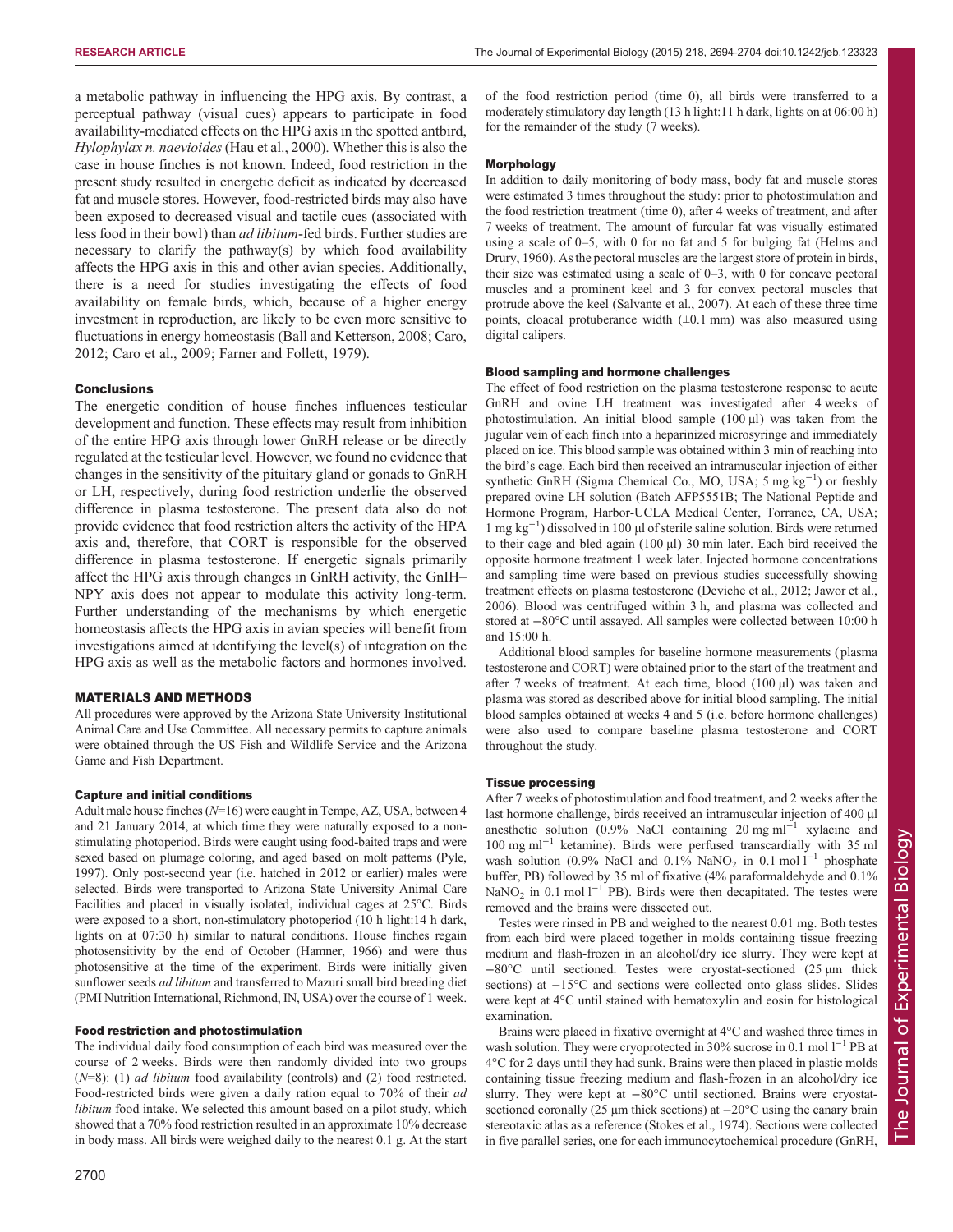proGnRH, GnIH, NPY) plus one extra series. Sections were placed in wells containing cryoprotectant solution [\(Watson et al., 1986](#page-10-0)) and kept at −20°C until immunolabeling.

#### Testis histology

For measurement of the diameter of seminiferous tubules, one right and one left testis section from each bird, stained with hematoxylin and eosin, was used. These sections were taken from the largest part of the testis. One photograph of each testis section was taken using an Olympus DEI-750D digital camera mounted on an Olympus BX60 light microscope (Olympus Optical Co. Ltd, Tokyo, Japan) at 40× magnification. Photographs were analyzed using Image-Pro Plus software (Media Cybernetics, LP, Silver Spring, MD, USA). First, a line from the upper left corner to the lower right corner was drawn on the image. The smallest diameter of the first five tubules that intersected with the line was measured using the automated measurement tool, with manual selection of the tubule outline. If fewer than five tubules intersected the line, the next tubules outward were measured until five tubules per testis (i.e. 10 tubules per bird) were measured. The smallest diameter of each tubule was averaged for each bird to obtain a single seminiferous tubule diameter value.

#### Plasma testosterone and CORT assays **Testosterone**

A validated ([Deviche and Cortez, 2005](#page-8-0)) commercial enzyme-linked immunoassay (Enzo Life Sciences, Farmingdale, NY, USA) was used to measure plasma testosterone. Instructions outlined by the manufacturer were followed. Plasma was diluted  $15\times$  in assay buffer containing 1 µl displacement reagent:99 µl plasma. Samples were assayed in duplicate with all samples from each bird on a single plate, but with samples randomized on each plate, and with birds randomized across three plates. Each plate included a complete standard curve. Three additional house finch plasma samples were used as an internal control across the three plates. The assay sensitivity was 29.5 pg ml<sup>-1</sup> and the inter- and intra-assay coefficients of variation were  $3.2\%$  ( $N=3$  samples assayed on each plate) and 2.2% (N=95 samples), respectively.

#### CORT

A commercial enzyme-linked immunoassay (Enzo Life Sciences), was used to measure plasma CORT. Instructions outlined by the manufacturer were followed. Plasma was diluted  $20 \times$  in assay buffer containing 2.5  $\mu$ l displacement reagent:97.5 µl plasma. Samples were assayed in duplicate with all samples from each bird on a single plate, but with all samples randomized on each plate, and with birds randomized across two plates. Each plate included a complete standard curve. Two additional house finch plasma samples were used as an internal control across the two plates. The assay sensitivity was  $48.75$  pg ml<sup>-1</sup> and the inter- and intra-assay coefficients of variation were  $3.5\%$  ( $N=2$  samples assayed on each plate) and  $2.1\%$  ( $N=64$  samples), respectively. A house finch plasma dilution curve was parallel to a standard curve run on the same plate  $(F_{1,12}=0.0044,$  $P=0.95$ ), validating the use of this assay in house finches.

# GnRH, ProGnRH, GnIH and NPY immunocytochemistry

Brain sections were labeled for chicken GnRH-like-immunoreactivity (cGnRH-ir), proGnRH-ir, GnIH-ir and NPY-ir. The region containing each neuropeptide was located using anatomical landmarks (see below), and one parallel series collected was used for each assay, with sections on either side of the region of interest included in the assay. Between two and four assays were performed for each neuropeptide, with birds from each treatment group equally represented on each assay. Immunocytochemical labeling was done using a previously published procedure [\(Deviche et al., 2000;](#page-8-0) [Small et al.,](#page-9-0) [2008](#page-9-0)). Briefly, free-floating sections were washed three times for 20 min in 0.1 mol l−<sup>1</sup> PB, incubated in 0.36% hydrogen peroxide, washed 3 times for 5 min in 0.1 mol  $l^{-1}$  PB, incubated for 1 h in normal blocking serum, and incubated overnight at 4°C in primary antibody. The next day, sections were washed 3 times for 10 min in 0.1 mol l<sup>-1</sup> PB with 0.1% Triton X-100 (Sigma-Aldrich Co., St Louis, MO, USA; 0.1% PBT), incubated for 1 h in secondary antibody, washed 3 times in 0.1% PBT, incubated for 1 h in Vectastain ABC solution (Vector Laboratories, Inc., Burlingame, CA,

USA), washed 3 times for 10 min in 0.1% PBT, incubated in Vector SG chromagen, and washed two times for 5 min in 0.1 mol  $l^{-1}$  PB. Sections were mounted on glass slides, dried overnight, and coverslipped using Cytoseal 60 (Stephens Scientific, Kalamazoo, MI, USA).

# **GnRH**

The tractus septomesencephalicus (TrSM) was used as an anatomical landmark for identifying the preoptic area (POA), the region where GnRH cells are located [\(Stokes et al., 1974\)](#page-9-0). The primary antibody (6DL31/4 provided by P. J. Sharp, University of Edinburgh, UK) was used at a 1:20,000 dilution in 0.3% PBT. The blocking serum used was normal rabbit serum (Vector Laboratories) at a 1:66 dilution in 0.3% PBT. The secondary antibody used was biotinylated rabbit anti-sheep IgG (Vector Laboratories) at a 1:200 dilution in normal rabbit blocking serum. Sections were incubated in chromagen for 3.5 min.

#### ProGnRH

Again, the TrSM was used as a landmark for identifying the POA. The primary antibody (1947; [Roberts et al., 1989; Dutlow et al., 1992\)](#page-8-0) was used at a 1:1000 dilution in 0.3% PBT. The blocking serum used was normal horse serum (Vector Laboratories) at a 1:33 dilution in 0.3% PBT. The secondary antibody used was biotinylated horse anti-mouse/rabbit IgG (Vector Laboratories) at a 1:100 dilution in 0.3% PBT. Sections were incubated in chromagen for 3 min.

#### GnIH

The anterior commissure was used as a landmark for identifying the paraventricular nucleus (PVN), the region containing GnIH cells [\(Tsutsui](#page-10-0) [et al., 2000](#page-10-0)). The primary antibody (anti-quail GnIH antibody; [Tsutsui et al.,](#page-10-0) [2000\)](#page-10-0) was used at a 1:10,000 dilution in 0.3% PBT. The blocking serum and secondary antibody solutions were the same as in the proGnRH staining, and sections were incubated in chromagen for 3 min.

#### NPY

The median eminence (ME) was used as a landmark for identifying the infundibular nucleus/median eminence area, the region where NPY cells involved in HPG axis activation are found [\(Walsh and Kuenzel, 1997](#page-10-0)). The primary antibody (Bachem Laboratories, Torrence, CA, USA) was used at a 1:20,000 dilution in 0.3% PBT. The blocking serum and secondary antibody solutions were the same as in the proGnRH staining, and sections were incubated in chromagen for 2.5 min.

### Immunocytochemical data collection

The number of cGnRH-ir, proGnRH-ir, GnIH-ir and NPY-ir perikarya were counted throughout the hypothalamus using an Olympus BX60 light microscope. For NPY-ir, data could not be collected for one bird as the ME was damaged during sectioning.

For cGnRH-ir and GnIH-ir, the size and optical density of perikarya was quantified. The quality of immunostaining made it impossible to quantify these additional measurements for proGnRH-ir and NPY-ir. Digital photographs were taken using an Olympus DEI-750D digital camera mounted on the Olympus BX60 light microscope at 400× magnification. Camera settings were standardized across all photographs. Perikarya were randomly selected using a grid and photographed with one central cell in focus. Six cells on every brain section were photographed. For each section, an out-of-focus background photograph of the neostriatum was taken at the same magnification and at the same time to standardize for variation in background immunolabeling and illumination. The neostriatum was selected as it does not contain any GnRH or GnIH cells. Images were analyzed using Image-Pro Plus software. First, the background image was subtracted from the perikaryon-containing image. Each perikaryon was outlined, and the immunolabeling area and optical density (arbitrary units: 0=no staining, 1=complete saturation) were measured. An average value for both perikaryon area and optical density was calculated for each bird.

For cGnRH-ir and GnIH-ir, the density of fibers in the ME was quantified. Three photographs spanning the ME were taken for each bird at 100× magnification. The entire cross-sectional area of the ME was present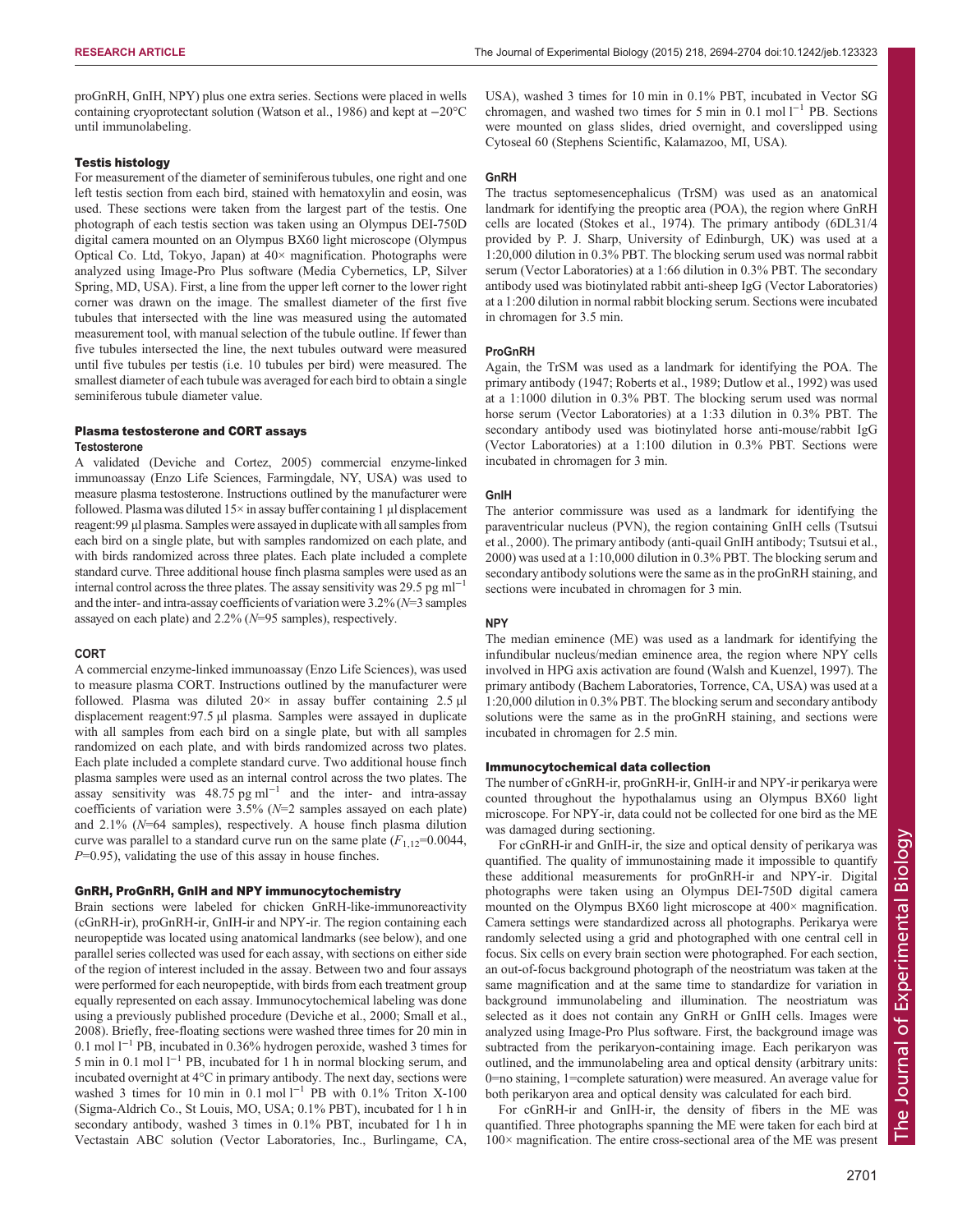<span id="page-8-0"></span>on each photograph. A background image of the neostriatum was also taken at the same time. The background image was subtracted using Image-Pro Plus. The ME was then outlined and the mean optical density of this region was measured. The three values were averaged to obtain a single value for each bird. Data could not be collected for one bird as the ME was damaged during sectioning.

For GnIH-ir, the density of fibers in the POA was quantified in sections adjacent to those containing GnRH cell bodies. For each of two sections, a photograph on each hemisphere of the brain was taken at 100× magnification. A background image was also taken and subtracted in the same manner as above. One field  $(650 \times 450 \mu m^2)$  was selected on each brain hemisphere. Each field was taken with the bottom side just next to the medial ventricle and the top just below the TrSM. In this area, the mean optical density was measured. The average value for each of the four fields was averaged to obtain one value for each bird.

#### Statistical analyses

The effects of treatment on body mass, morphological characteristics and plasma hormones were analyzed using two-way repeated measures ANOVA, with time as the within-subject factor and food availability as the between-subjects factor. For ordinal scale data (fat and muscle scores), data were ranked before proceeding with the analysis. Data sets that were not normally distributed or homoscedastic, according to the Shapiro–Wilk test and Levene's test, respectively, were transformed prior to analysis, using either a square root or natural log transformation. For data sets that did not display sphericity, according to Mauchly's sphericity test, degrees of freedom were deflated using an ε-derived Greenhouse–Geisser correction. When a statistically significant treatment×time interaction was detected using ANOVA, SNK tests were used to perform pair-wise comparisons. Effects of treatment on testis mass, seminiferous tubule diameter and neuropeptide expression were analyzed using Student's t-test, except in the case of cell counts, in which non-parametric Mann–Whitney U-tests were used. Data sets that were not normally distributed or homoscedastic, according to the Shapiro–Wilk test and Levene's test, respectively, were transformed prior to analysis, using a natural log transformation. Data were analyzed using SPSS (version 22; IBM, Armonk, NY, USA) and SigmaPlot (version 12.0; Systat Software, Inc., San Jose, CA, USA). The significance level of all statistical tests was set at  $P=0.05$ .

#### Acknowledgements

We would like to thank Robert Handa, Kevin McGraw, Catherine Propper and Miles Orchinik for useful discussion of the study.

#### Competing interests

The authors declare no competing or financial interests.

#### Author contributions

S.V. and P.D. conceived and designed the experiments. S.V. and B.V. performed food restrictions and collected blood samples. S.V. did hormone assays and statistical analyses. S.V. and E.C. did immunocytochemical and histological procedures and analyses. K.T. provided the GnIH antibody. S.V. and P.D. drafted the manuscript.

#### Funding

The project was supported by National Science Foundation Award IOB 1026620 to P.D., and a grant from the School of Life Sciences at Arizona State University to S.V.

#### References

Ball, G. F. and Ketterson, E. D. [\(2008\). Sex differences in the response to](http://dx.doi.org/10.1098/rstb.2007.2137) [environmental cues regulating seasonal reproduction in birds.](http://dx.doi.org/10.1098/rstb.2007.2137) Philos. [Trans. R. Soc. B Biol. Sci.](http://dx.doi.org/10.1098/rstb.2007.2137) 363, 231-246.

Bechtold, D. A. and Loudon, A. S. I. [\(2013\). Hypothalamic clocks and rhythms in](http://dx.doi.org/10.1016/j.tins.2012.12.007) [feeding behaviour.](http://dx.doi.org/10.1016/j.tins.2012.12.007) Trends Neurosci. 36, 74-82.

[Bergeon Burns, C. M., Rosvall, K. A., Hahn, T. P., Demas, G. E. and Ketterson,](http://dx.doi.org/10.1016/j.yhbeh.2013.10.006) E. D. [\(2014\). Examining sources of variation in HPG axis function among](http://dx.doi.org/10.1016/j.yhbeh.2013.10.006) [individuals and populations of the dark-eyed junco.](http://dx.doi.org/10.1016/j.yhbeh.2013.10.006) Horm. Behav. 65, 179-187.

[Both, C., Bouwhuis, S., Lessells, C. M. and Visser, M. E.](http://dx.doi.org/10.1038/nature04539) (2006). Climate change [and population declines in a long-distance migratory bird.](http://dx.doi.org/10.1038/nature04539) Nature 441, 81-83.

[Bruggeman, V., Onagbesan, O., Vanmontfort, D., Berghman, L., Verhoeven, G.](http://dx.doi.org/10.1530/jrf.0.1140267) and Decuypere, E. [\(1998\). Effect of long-term food restriction on pituitary](http://dx.doi.org/10.1530/jrf.0.1140267) [sensitivity to cLHRH-I in broiler breeder females.](http://dx.doi.org/10.1530/jrf.0.1140267) J. Reprod. Fertil. 114, 267-276.

- [Bungo, T., Shiraishi, J.-I. and Kawakami, S.-I.](http://dx.doi.org/10.2141/jpsa.010117) (2011). Hypothalamic melanocortin [system on feeding regulation in birds: a review.](http://dx.doi.org/10.2141/jpsa.010117) J. Poult. Sci. 48, 1-13.
- Caro, S. P. [\(2012\). Avian ecologists and physiologists have different sexual](http://dx.doi.org/10.1016/j.ygcen.2011.12.021) preferences. [Gen. Comp. Endocrinol.](http://dx.doi.org/10.1016/j.ygcen.2011.12.021) 176, 1-8.
- [Caro, S. P., Charmantier, A., Lambrechts, M. M., Blondel, J., Balthazart, J. and](http://dx.doi.org/10.1111/j.1365-2435.2008.01486.x) Williams, T. D. [\(2009\). Local adaptation of timing of reproduction: females are in](http://dx.doi.org/10.1111/j.1365-2435.2008.01486.x) the driver's seat. [Funct. Ecol.](http://dx.doi.org/10.1111/j.1365-2435.2008.01486.x) 23, 172-179.
- [Cho, R. N., Hahn, T. P., MacDougall-Shackleton, S. and Ball, G. F.](http://dx.doi.org/10.1006/gcen.1997.7027) (1998). [Seasonal variation in brain GnRH in free-living breeding and photorefractory](http://dx.doi.org/10.1006/gcen.1997.7027) house finches (Carpodacus mexicanus). [Gen. Comp. Endocrinol.](http://dx.doi.org/10.1006/gcen.1997.7027) 109, 244-250.
- Clarke, I. J. [\(2011\). Control of GnRH secretion: one step back.](http://dx.doi.org/10.1016/j.yfrne.2011.01.001) Front. [Neuroendocrinol.](http://dx.doi.org/10.1016/j.yfrne.2011.01.001) 32, 367-375.
- [Clarke, I. J., Smith, J. T., Henry, B. A., Oldfield, B. J., Stefanidis, A., Millar, R. P.,](http://dx.doi.org/10.1159/000332822) [Puspita Sari, I., Chng, K., Fabre-Nys, C., Caraty, A. et al.](http://dx.doi.org/10.1159/000332822) (2012). Gonadotropin[inhibitory hormone is a hypothalamic peptide that provides a molecular switch](http://dx.doi.org/10.1159/000332822) [between reproduction and feeding.](http://dx.doi.org/10.1159/000332822) Neuroendocrinology 95, 305-316.
- [Contijoch, A. M., Malamed, S., McDonald, J. K. and Advis, J.-P.](http://dx.doi.org/10.1159/000126353) (1993). [Neuropeptide Y regulation of LHRH release in the median eminence:](http://dx.doi.org/10.1159/000126353) [immunocytochemical and physiological evidence in hens.](http://dx.doi.org/10.1159/000126353) Neuroendocrinology 57[, 135-145.](http://dx.doi.org/10.1159/000126353)
- Davies, S. and Deviche, P. [\(2014\). At the crossroads of physiology and ecology:](http://dx.doi.org/10.1016/j.yhbeh.2014.04.003) [food supply and the timing of avian reproduction.](http://dx.doi.org/10.1016/j.yhbeh.2014.04.003) Horm. Behav. 66, 41-55.
- Davies, S. and Deviche, P. [\(2015\). Regulation of feeding behavior and plasma](http://dx.doi.org/10.1002/jez.1943) [testosterone in response to central neuropeptide Y administration in a songbird.](http://dx.doi.org/10.1002/jez.1943) [J. Exp. Zool. A](http://dx.doi.org/10.1002/jez.1943) 323, 478-486.
- [Davies, S., Cros, T., Richard, D., Meddle, S. L., Tsutsui, K. and Deviche, P.](http://dx.doi.org/10.1111/1365-2435.12448) [\(2015a\). Food availability, energetic constraints, and reproductive development in](http://dx.doi.org/10.1111/1365-2435.12448) [a wild seasonally breeding songbird.](http://dx.doi.org/10.1111/1365-2435.12448) Funct. Ecol. Advance online publication.
- Davies, S., Gao, S., Valle, S., Bittner, S., Hutton, P., Meddle, S. L. and Deviche, P. (2015b). Negative energy balance in a male songbird, the Abert's towhee, constrains the testicular endocrine response to luteinizing hormone stimulation. J. Exp. Biol. 218, 2685-2693.
- Dawson, A. [\(1983\). Plasma gonadal steroid levels in wild starlings \(](http://dx.doi.org/10.1016/0016-6480(83)90146-6)Sturnus vulgaris[\) during the annual cycle and in relation to the stages of breeding.](http://dx.doi.org/10.1016/0016-6480(83)90146-6) Gen. [Comp. Endocrinol.](http://dx.doi.org/10.1016/0016-6480(83)90146-6) 49, 286-294.
- Dawson, A. [\(1986\). The effect of restricting the daily period of food availability on](http://dx.doi.org/10.1111/j.1474-919X.1986.tb02709.x) [testicular growth of starlings,](http://dx.doi.org/10.1111/j.1474-919X.1986.tb02709.x) Sturnus vulgaris. Ibis 128, 572-575.
- Dawson, A. [\(2015\). Annual gonadal cycles in birds: modeling the effects of](http://dx.doi.org/10.1016/j.yfrne.2014.08.004) [photoperiod on seasonal changes in GnRH-1 secretion.](http://dx.doi.org/10.1016/j.yfrne.2014.08.004) Front. Neuroendocrinol. 37[, 52-64.](http://dx.doi.org/10.1016/j.yfrne.2014.08.004)
- Dawson, A. and Goldsmith, A. R. [\(1997\). Changes in gonadotrophin-releasing](http://dx.doi.org/10.1530/jrf.0.1110001) [hormone \(GnRH-I\) in the pre-optic area and median eminence of starlings](http://dx.doi.org/10.1530/jrf.0.1110001) (Sturnus vulgaris[\) during the recovery of photosensitivity and during](http://dx.doi.org/10.1530/jrf.0.1110001) [photostimulation.](http://dx.doi.org/10.1530/jrf.0.1110001) J. Reprod. Fertil. 111, 1-6.
- Dawson, A. and Sharp, P. J. [\(2007\). Photorefractoriness in birds-photoperiodic and](http://dx.doi.org/10.1016/j.ygcen.2007.01.043) [non-photoperiodic control.](http://dx.doi.org/10.1016/j.ygcen.2007.01.043) Gen. Comp. Endocrinol. 153, 378-384.
- Deviche, P. and Cortez, L. [\(2005\). Androgen control of immunocompetence in the](http://dx.doi.org/10.1242/jeb.01531) male house finch, [Carpodacus mexicanus](http://dx.doi.org/10.1242/jeb.01531) Müller. J. Exp. Biol. 208, 1287-1295.
- [Deviche, P., Saldanha, C. J. and Silver, R.](http://dx.doi.org/10.1006/gcen.1999.7361) (2000). Changes in brain gonadotropin[releasing hormone- and vasoactive intestinal polypeptide-like immunoreactivity](http://dx.doi.org/10.1006/gcen.1999.7361) [accompanying reestablishment of photosensitivity in male dark-eyed juncos](http://dx.doi.org/10.1006/gcen.1999.7361) (Junco hyemalis). [Gen. Comp. Endocrinol.](http://dx.doi.org/10.1006/gcen.1999.7361) 117, 8-19.
- [Deviche, P., Martin, R. K., Small, T. and Sharp, P. J.](http://dx.doi.org/10.1016/j.ygcen.2005.12.024) (2006). Testosterone induces [testicular development but reduces GnRH-I fiber density in the brain of the house](http://dx.doi.org/10.1016/j.ygcen.2005.12.024) finch, Carpodacus mexicanus. [Gen. Comp. Endocrinol.](http://dx.doi.org/10.1016/j.ygcen.2005.12.024) 147, 167-174.
- Deviche, P., Hurley, L. and Fokidis, H. B. (2011). Avian testicular structure, function, and regulation. Hormones Reprod. Vertebr. 4, 27-69
- [Deviche, P., Sharp, P. J., Dawson, A., Sabo, J., Fokidis, B., Davies, S. and](http://dx.doi.org/10.1016/j.yhbeh.2012.03.012) Hurley, L. [\(2012\). Up to the challenge? Hormonal and behavioral responses of](http://dx.doi.org/10.1016/j.yhbeh.2012.03.012) [free-ranging male cassin](http://dx.doi.org/10.1016/j.yhbeh.2012.03.012)'s sparrows, Peucaea cassinii, to conspecific song playback. [Horm. Behav.](http://dx.doi.org/10.1016/j.yhbeh.2012.03.012) 61, 741-749.
- [Duckworth, R. A., Mendonça, M. T. and Hill, G. E.](http://dx.doi.org/10.1098/rspb.2001.1827) (2001). A condition dependent [link between testosterone and disease resistance in the house finch.](http://dx.doi.org/10.1098/rspb.2001.1827) Proc. R. Soc. [Lond. B Biol. Sci.](http://dx.doi.org/10.1098/rspb.2001.1827) 268, 2467-2472.
- [Dutlow, C. M., Rachman, J., Jacobs, T. W. and Millar, R. P.](http://dx.doi.org/10.1172/JCI116142) (1992). Prepubertal [increases in gonadotropin-releasing hormone mRNA, gonadotropin-releasing](http://dx.doi.org/10.1172/JCI116142) [hormone precursor, and subsequent maturation of precursor processing in male](http://dx.doi.org/10.1172/JCI116142) rats. [J. Clin. Invest.](http://dx.doi.org/10.1172/JCI116142) 90, 2496-2501.
- Farner, D. S. and Follett, B. K. (1979). Reproductive periodicity in birds. In Hormones and evolution (ed. J. W. Barrington), pp. 829-872. New York: Academic Press.
- Farner, D. S. and Gwinner, E. (1980). Photoperiodicity, circannual and reproductive cycles. In Avian Endocrinology (ed. A. Epple and M. H. Stetson), pp. 331-366. New York: Academic Press.
- [Fokidis, H. B., des Roziers, M. B., Sparr, R., Rogowski, C., Sweazea, K. and](http://dx.doi.org/10.1242/jeb.071043) Deviche, P. [\(2012\). Unpredictable food availability induces metabolic and](http://dx.doi.org/10.1242/jeb.071043) [hormonal changes independent of food intake in a sedentary songbird.](http://dx.doi.org/10.1242/jeb.071043) J. Exp. Biol. 215[, 2920-2930.](http://dx.doi.org/10.1242/jeb.071043)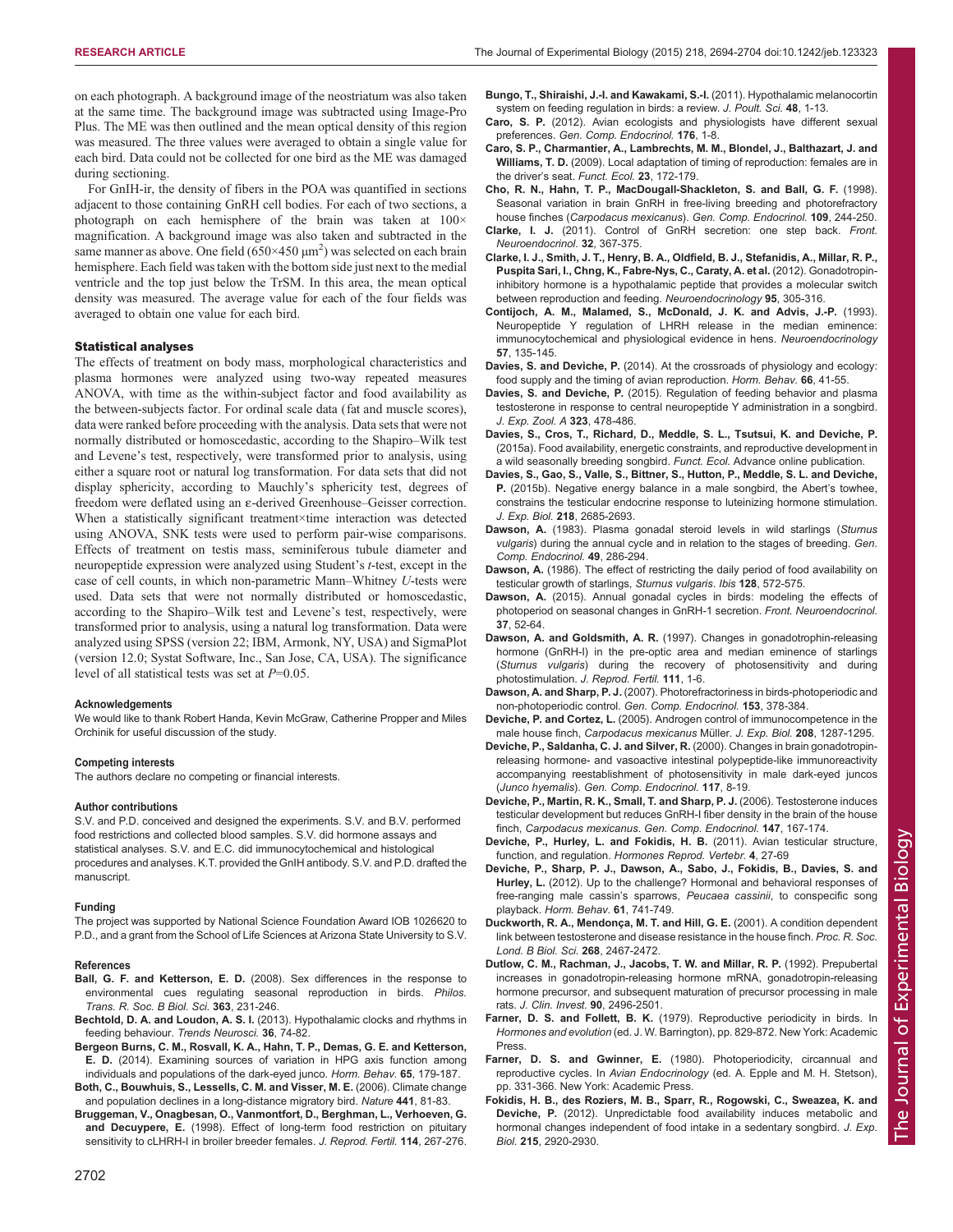- <span id="page-9-0"></span>[Follett, B. K., Davies, D. T. and Gledhill, B.](http://dx.doi.org/10.1677/joe.0.0740449) (1977). Photoperiodic control of [reproduction in Japanese quail: changes in gonadotrophin secretion on the first](http://dx.doi.org/10.1677/joe.0.0740449) [day of induction and their pharmacological blockade.](http://dx.doi.org/10.1677/joe.0.0740449) J. Endocrinol. 74, 449-460.
- [Foster, R. G., Panzica, G. C., Parry, D. M. and Viglietti-Panzica, C.](http://dx.doi.org/10.1007/BF00222289) (1988). [Immunocytochemical studies on the LHRH system of the Japanese quail:](http://dx.doi.org/10.1007/BF00222289) [influence by photoperiod and aspects of sexual differentiation.](http://dx.doi.org/10.1007/BF00222289) Cell Tissue Res. 253[, 327-335.](http://dx.doi.org/10.1007/BF00222289)
- [Fraley, G. S., Coombs, E., Gerometta, E., Colton, S., Sharp, P. J., Li, Q. and](http://dx.doi.org/10.1016/j.ygcen.2012.11.026) Clarke, I. J. [\(2013\). Distribution and sequence of gonadotropin-inhibitory](http://dx.doi.org/10.1016/j.ygcen.2012.11.026) [hormone and its potential role as a molecular link between feeding and](http://dx.doi.org/10.1016/j.ygcen.2012.11.026) [reproductive systems in the Pekin duck \(](http://dx.doi.org/10.1016/j.ygcen.2012.11.026)Anas platyrhynchos domestica). Gen. [Comp. Endocrinol.](http://dx.doi.org/10.1016/j.ygcen.2012.11.026) 184, 103-110.
- [Garrel, G., Simon, V., Denoyelle, C., Cruciani-Guglielmacci, C., Migrenne, S.,](http://dx.doi.org/10.1210/en.2011-1167) [Counis, R., Magnan, C. and Cohen-Tannoudji, J.](http://dx.doi.org/10.1210/en.2011-1167) (2011). Unsaturated fatty [acids stimulate LH secretion via novel PKCepsilon and -theta in gonadotrope cells](http://dx.doi.org/10.1210/en.2011-1167) [and inhibit GnRH-induced LH release.](http://dx.doi.org/10.1210/en.2011-1167) Endocrinology 152, 3905-3916.
- Hahn, T. P. [\(1995\). Integration of photoperiodic and food cues to time changes in](http://dx.doi.org/10.1002/jez.1402720306) [reproductive physiology by an opportunistic breeder, the red crossbill,](http://dx.doi.org/10.1002/jez.1402720306) Loxia curvirostra [\(Aves: Carduelinae\).](http://dx.doi.org/10.1002/jez.1402720306) J. Exp. Zool. 272, 213-226.
- Hahn, T. P. and Ball, G. F. [\(1995\). Changes in brain GnRH associated with](http://dx.doi.org/10.1006/gcen.1995.1119) [photorefractoriness in house sparrows \(](http://dx.doi.org/10.1006/gcen.1995.1119)Passer domesticus). Gen. Comp. [Endocrinol.](http://dx.doi.org/10.1006/gcen.1995.1119) 99, 349-363.
- Hahn, T. P., Pereyra, M. E., Katti, M., Ward, G. M. and MacDougall-Shackleton, S. A. (2005). Effects of food availability on the reproductive system. In Functional avian endocrinology (ed. A. Dawson and P. J. Sharp), pp. 167-180. New Delhi, India: Narosa.
- Hamner, W. M. [\(1966\). Photoperiodic control of the annual testicular cycle in the](http://dx.doi.org/10.1016/0016-6480(66)90043-8) [house finch, Carpodacus mexicanus.](http://dx.doi.org/10.1016/0016-6480(66)90043-8) Gen. Comp. Endocrinol. 7, 224-233.
- Hamner, W. M. [\(1968\). The photorefractory period of the house finch.](http://dx.doi.org/10.2307/1934450) Ecology 49, [211-227.](http://dx.doi.org/10.2307/1934450)
- Hattori, A., Ishii, S. and Wada, M. [\(1986\). Effects of two kinds of chicken luteinizing](http://dx.doi.org/10.1016/0016-6480(86)90082-1) [hormone-releasing hormone \(LH-RH\), mammalian LH-RH and its analogs on the](http://dx.doi.org/10.1016/0016-6480(86)90082-1) [release of LH and FSH in Japanese quail and chicken.](http://dx.doi.org/10.1016/0016-6480(86)90082-1) Gen. Comp. Endocrinol. 64[, 446-455.](http://dx.doi.org/10.1016/0016-6480(86)90082-1)
- [Hau, M., Wikelski, M. and Wingfield, J. C.](http://dx.doi.org/10.1002/(SICI)1097-010X(20000401)286:5<494::AID-JEZ7>3.0.CO;2-3) (2000). Visual and nutritional food cues [fine-tune timing of reproduction in a neotropical rainforest bird.](http://dx.doi.org/10.1002/(SICI)1097-010X(20000401)286:5<494::AID-JEZ7>3.0.CO;2-3) J. Exp. Zool. 286, [494-504.](http://dx.doi.org/10.1002/(SICI)1097-010X(20000401)286:5<494::AID-JEZ7>3.0.CO;2-3)
- Helms, C. W. and Drury, W. H. [\(1960\). Winter and migratory weight and fat field](http://dx.doi.org/10.2307/4510793) [studies on some North American buntings.](http://dx.doi.org/10.2307/4510793) Bird Band. 31, 1-40.
- Hirschenhauser, K., Möstl, E., Pé[czely, P., Wallner, B., Dittami, J. and](http://dx.doi.org/10.1006/gcen.2000.7463) Kotrschal, K. [\(2000\). Seasonal relationships between plasma and fecal](http://dx.doi.org/10.1006/gcen.2000.7463) [testosterone in response to GnRH in domestic ganders.](http://dx.doi.org/10.1006/gcen.2000.7463) Gen. Comp. [Endocrinol.](http://dx.doi.org/10.1006/gcen.2000.7463) 118, 262-272.
- Hořák, D., Tószögyová, A. and Storch, D. [\(2015\). Relative food limitation drives](http://dx.doi.org/10.1111/geb.12261) [geographical clutch size variation in South African passerines: a large-scale test](http://dx.doi.org/10.1111/geb.12261) of Ashmole'[s seasonality hypothesis.](http://dx.doi.org/10.1111/geb.12261) Global Ecol. Biogeogr. 24, 437-447.
- [Jawor, J. M., McGlothlin, J. W., Casto, J. M., Greives, T. J., Snajdr, E. A., Bentley,](http://dx.doi.org/10.1016/j.ygcen.2006.05.013) G. E. and Ketterson, E. D. [\(2006\). Seasonal and individual variation in response](http://dx.doi.org/10.1016/j.ygcen.2006.05.013) [to GnRH challenge in male dark-eyed juncos \(Junco hyemalis\).](http://dx.doi.org/10.1016/j.ygcen.2006.05.013) Gen. Comp. [Endocrinol.](http://dx.doi.org/10.1016/j.ygcen.2006.05.013) 149, 182-189.
- Kirby, J. D. and Froman, D. P. (2000). Reproduction in male birds. In Sturkie's Avian Physiology (ed. C. G. Whittow), pp. 597-615. London: Academic Press.
- [Klingerman, C. M., Williams, W. P., Simberlund, J., Brahme, N., Prasad, A.,](http://dx.doi.org/10.3389/fendo.2011.00101) Schneider, J. E. and Kriegsfeld, L. J. [\(2011\). Food restriction-induced changes](http://dx.doi.org/10.3389/fendo.2011.00101) [in gonadotropin-inhibiting hormone cells are associated with changes in sexual](http://dx.doi.org/10.3389/fendo.2011.00101) [motivation and food hoarding, but not sexual performance and food intake.](http://dx.doi.org/10.3389/fendo.2011.00101) Front. [Endocrinol.](http://dx.doi.org/10.3389/fendo.2011.00101) 2, 101.
- [Kobayashi, M., Cockrem, J. F. and Ishii, S.](http://dx.doi.org/10.2108/zsj.19.449) (2002). Effects of starvation and [refeeding on gonadotropin and thyrotropin subunit mRNAs in male Japanese](http://dx.doi.org/10.2108/zsj.19.449) quail. Zool. Sci. 19[, 449-461.](http://dx.doi.org/10.2108/zsj.19.449)
- [Kriegsfeld, L. J., Ubuka, T., Bentley, G. E. and Tsutsui, K.](http://dx.doi.org/10.1016/j.yfrne.2014.12.001) (2015). Seasonal [control of gonadotropin-inhibitory hormone \(GnIH\) in birds and mammals.](http://dx.doi.org/10.1016/j.yfrne.2014.12.001) Front. [Neuroendocrinol.](http://dx.doi.org/10.1016/j.yfrne.2014.12.001) 37, 65-75.
- [Kuenzel, W. J., Douglass, L. W. and Davison, B. A.](http://dx.doi.org/10.1016/0196-9781(87)90066-0) (1987). Robust feeding [following central administration of neuropeptide Y or peptide YY in chicks, Gallus](http://dx.doi.org/10.1016/0196-9781(87)90066-0) [domesticus.](http://dx.doi.org/10.1016/0196-9781(87)90066-0) Peptides 8, 823-828.
- [Kwok, A H. Y., Wang, Y., Wang, C. Y. and Leung, F. C.](http://dx.doi.org/10.1093/ps/86.2.423) (2007). Cloning of chicken [glucocorticoid receptor \(GR\) and characterization of its expression in pituitary and](http://dx.doi.org/10.1093/ps/86.2.423) [extrapituitary tissues.](http://dx.doi.org/10.1093/ps/86.2.423) Poult. Sci. 86, 423-430.
- Lack, D. L. (1968). Ecological Adaptations for Breeding in Birds. London: Methuen. [Lee, W. S., Smith, M. S. and Hoffman, G. E.](http://dx.doi.org/10.1073/pnas.87.13.5163) (1990). Luteinizing hormone-releasing
- [hormone neurons express Fos protein during the proestrous surge of luteinizing](http://dx.doi.org/10.1073/pnas.87.13.5163) hormone. [Proc. Natl. Acad. Sci. USA](http://dx.doi.org/10.1073/pnas.87.13.5163) 87, 5163-5167. [Lynn, S. E., Stamplis, T. B., Barrington, W. T., Weida, N. and Hudak, C. A.](http://dx.doi.org/10.1016/j.yhbeh.2010.03.015) (2010).
- [Food, stress, and reproduction: short-term fasting alters endocrine physiology and](http://dx.doi.org/10.1016/j.yhbeh.2010.03.015) [reproductive behavior in the zebra finch.](http://dx.doi.org/10.1016/j.yhbeh.2010.03.015) Horm. Behav. 58, 214-222.
- [McGuire, N. L., Koh, A. and Bentley, G. E.](http://dx.doi.org/10.7717/peerj.139) (2013). The direct response of the [gonads to cues of stress in a temperate songbird species is season-dependent.](http://dx.doi.org/10.7717/peerj.139) PeerJ 1[, e139.](http://dx.doi.org/10.7717/peerj.139)
- [McShane, T. M., May, T., Miner, J. L. and Keishler, D. H.](http://dx.doi.org/10.1095/biolreprod46.6.1151) (1992). Central actions of [neuropeptide-Y may provide a neuromodulatory link between nutrition and](http://dx.doi.org/10.1095/biolreprod46.6.1151) [reproduction.](http://dx.doi.org/10.1095/biolreprod46.6.1151) Biol. Reprod. 46, 1151-1157.
- Meijer, T. [\(1991\). The effect of a period of food restriction on gonad size and moult of](http://dx.doi.org/10.1111/j.1474-919X.1991.tb04814.x) [male and female starlings Sturnus vulgaris under constant photoperiod.](http://dx.doi.org/10.1111/j.1474-919X.1991.tb04814.x) Ibis 133, [80-84.](http://dx.doi.org/10.1111/j.1474-919X.1991.tb04814.x)
- Meijer, T., Daan, S. and Hall, M. [\(1990\). Family planning in the kestrel \(Falco](http://dx.doi.org/10.1163/156853990X00077) [tinnunculus\): the proximate control of covariation of laying date and clutch size.](http://dx.doi.org/10.1163/156853990X00077) Behaviour 114[, 117-136.](http://dx.doi.org/10.1163/156853990X00077)
- Murton, R. K. and Westwood, N. J. (1977). Avian Breeding Cycles. Oxford: Clarenden Press.
- Nager, R. G. (2006). The challenges of making eggs. Ardea 94, 323-346.
- O'Brien, S. and Hau, M. [\(2005\). Food cues and gonadal development in neotropical](http://dx.doi.org/10.1007/s10336-005-0013-9) spotted antbirds ([Hylophylax naevioides](http://dx.doi.org/10.1007/s10336-005-0013-9)). J. Ornithol. 146, 332-337.
- Ohkura, S., Tanaka, T., Nagatani, S., Bucholtz, D. C., Tsukamura, H., Maeda, K. and Foster, D. L. (2000). Central, but not peripheral, glucose-sensing mechanisms mediate glucoprivic suppression of pulsatile luteinizing hormone secretion in the sheep. Endocrinology 141, 4472-4480.
- Olsson, M. and Shine, R. [\(1997\). The seasonal timing of oviposition in sand lizards](http://dx.doi.org/10.1007/s000360050030) (Lacerta agilis[\): why early clutches are better.](http://dx.doi.org/10.1007/s000360050030) J. Evol. Biol. 10, 369-381.
- [Parry, D. M., Goldsmith, A. R., Millar, R. P. and Glennie, L. M.](http://dx.doi.org/10.1046/j.1365-2826.1997.00575.x) (1997). [Immunocytochemical localization of GnRH precursor in the hypothalamus of](http://dx.doi.org/10.1046/j.1365-2826.1997.00575.x) [European starlings during sexual maturation and photorefractoriness.](http://dx.doi.org/10.1046/j.1365-2826.1997.00575.x) [J. Neuroendocrinol.](http://dx.doi.org/10.1046/j.1365-2826.1997.00575.x) 9, 235-243.
- Pérez-Rodríguez, L., Blas, J., Viñ[uela, J., Marchant, T. A. and Bortolotti, G. R.](http://dx.doi.org/10.1016/j.anbehav.2005.09.021) [\(2006\). Condition and androgen levels: are condition-dependent and](http://dx.doi.org/10.1016/j.anbehav.2005.09.021) [testosterone-mediated traits two sides of the same coin?](http://dx.doi.org/10.1016/j.anbehav.2005.09.021) Anim. Behav. 72, [97-103.](http://dx.doi.org/10.1016/j.anbehav.2005.09.021)
- [Perfito, N., Meddle, S. L., Tramontin, A. D., Sharp, P. J. and Wingfield, J. C.](http://dx.doi.org/10.1016/j.ygcen.2005.03.004) [\(2005\). Seasonal gonadal recrudescence in song sparrows: response to](http://dx.doi.org/10.1016/j.ygcen.2005.03.004) temperature cues. [Gen. Comp. Endocrinol.](http://dx.doi.org/10.1016/j.ygcen.2005.03.004) 143, 121-128.
- [Perfito, N., Kwong, J. M. Y., Bentley, G. E. and Hau, M.](http://dx.doi.org/10.1016/j.yhbeh.2008.01.002) (2008). Cue hierarchies [and testicular development: is food a more potent stimulus than day length in an](http://dx.doi.org/10.1016/j.yhbeh.2008.01.002) [opportunistic breeder \(](http://dx.doi.org/10.1016/j.yhbeh.2008.01.002)Taeniopygia g. guttata)? Horm. Behav. 53, 567-572.
- [Perfito, N., Zann, R., Ubuka, T., Bentley, G. and Hau, M.](http://dx.doi.org/10.1016/j.ygcen.2011.04.016) (2011). Potential roles for [GnIH and GnRH-II in reproductive axis regulation of an opportunistically breeding](http://dx.doi.org/10.1016/j.ygcen.2011.04.016) songbird. [Gen. Comp. Endocrinol.](http://dx.doi.org/10.1016/j.ygcen.2011.04.016) 173, 20-26.
- Pyle, P. (1997). Identification Guide to North American Birds. Part I. Columbidae to Ploceidae. Bolinas, CA: Slate Creek Press.
- Richardson, R. D., Boswell, T., Raffety, B. D., Seeley, R. J., Wingfield, J. C. and Woods, S. C. (1995). NPY increases food intake in white-crowned sparrows: effect in short and long photoperiods. Am. J. Physiol. Regul. Integr. Comp. Physiol. 268, 1418-1422.
- [Roberts, J. L., Dutlow, C. M., Jakubowski, M., Blum, M., and Millar, R. P.](http://dx.doi.org/10.1016/0169-328X(89)90046-6) (1989). [Estradiol stimulates preoptic area-anterior hypothalamic proGnRH-GAP gene](http://dx.doi.org/10.1016/0169-328X(89)90046-6) [expression in ovariectomized rats.](http://dx.doi.org/10.1016/0169-328X(89)90046-6) Mol. Brain Res. 6, 127-134.
- Rodenhouse, N. L. and Holmes, R. T. [\(1992\). Results of experimental and natural](http://dx.doi.org/10.2307/1938747) [food reductions for breeding black-throated blue warblers.](http://dx.doi.org/10.2307/1938747) Ecology 73, 357-372.
- Ruffino, L., Salo, P., Koivisto, E., Banks, P. B. and Korpimäki, E. (2014). [Reproductive responses of birds to experimental food supplementation: a meta](http://dx.doi.org/10.1186/s12983-014-0080-y)[analysis.](http://dx.doi.org/10.1186/s12983-014-0080-y) Front. Zool. 11, 80.
- [Saldanha, C. J., Deviche, P. J. and Silver, R.](http://dx.doi.org/10.1006/gcen.1994.1015) (1994). Increased VIP and decreased [GnRH expression in photorefractory dark-eyed juncos \(](http://dx.doi.org/10.1006/gcen.1994.1015)Junco hyemalis). Gen. [Comp. Endocrinol.](http://dx.doi.org/10.1006/gcen.1994.1015) 93, 128-136.
- [Salvante, K. G., Walzem, R. L. and Williams, T. D.](http://dx.doi.org/10.1242/jeb.02745) (2007). What comes first, the [zebra finch or the egg: temperature-dependent reproductive, physiological and](http://dx.doi.org/10.1242/jeb.02745) [behavioural plasticity in egg-laying zebra finches.](http://dx.doi.org/10.1242/jeb.02745) J. Exp. Biol. 210, 1325-1334.
- [Sapolsky, R. M., Romero, L. M. and Munck, A. U.](http://dx.doi.org/10.1210/er.21.1.55) (2000). How do glucocorticoids [influence stress responses? Integrating permissive, suppressive, stimulatory, and](http://dx.doi.org/10.1210/er.21.1.55) [preparative actions.](http://dx.doi.org/10.1210/er.21.1.55) Endocr. Rev. 21, 55-89.
- [Schoech, S. J., Rensel, M. A., Bridge, E. S., Boughton, R. K. and Wilcoxen, T. E.](http://dx.doi.org/10.1016/j.ygcen.2008.09.009) [\(2009\). Environment, glucocorticoids, and the timing of reproduction.](http://dx.doi.org/10.1016/j.ygcen.2008.09.009) Gen. Comp. [Endocrinol.](http://dx.doi.org/10.1016/j.ygcen.2008.09.009) 163, 201-207.
- [Sharp, P. J., Talbot, R. T., Main, G. M., Dunn, I. C., Fraser, H. M. and Huskisson,](http://dx.doi.org/10.1677/joe.0.1240291) N. S. [\(1990\). Physiological roles of chicken LHRH-I and -II in the control of](http://dx.doi.org/10.1677/joe.0.1240291) [gonadotrophin release in the domestic chicken.](http://dx.doi.org/10.1677/joe.0.1240291) J. Endocrinol. 124, 291-299.
- [Small, T. W., Sharp, P. J., Bentley, G. E., Millar, R. P., Tsutsui, K., Mura, E. and](http://dx.doi.org/10.1159/000111459) Deviche, P. [\(2008\). Photoperiod-independent hypothalamic regulation of](http://dx.doi.org/10.1159/000111459) [luteinizing hormone secretion in a free-living Sonoran desert bird, the rufous-](http://dx.doi.org/10.1159/000111459)winged sparrow (Aimophila carpalis). [Brain Behav. Evol.](http://dx.doi.org/10.1159/000111459) 71, 127-142.
- [Stevenson, T. J., Hahn, T. P. and Ball, G. F.](http://dx.doi.org/10.1111/j.1365-2826.2011.02245.x) (2012). Variation in gonadotrophin[releasing hormone-1 gene expression in the preoptic area predicts transitions in](http://dx.doi.org/10.1111/j.1365-2826.2011.02245.x) [seasonal reproductive state.](http://dx.doi.org/10.1111/j.1365-2826.2011.02245.x) J. Neuroendocrinol. 24, 267-274.
- [Stokes, T. M., Leonard, C. M. and Nottebohm, F.](http://dx.doi.org/10.1002/cne.901560305) (1974). The telencephalon, [diencephalon, and mesencephalon of the canary, Serinus canaria, in stereotaxic](http://dx.doi.org/10.1002/cne.901560305) coordinates. [J. Comp. Neurol.](http://dx.doi.org/10.1002/cne.901560305) 156, 337-374.
- [Tanabe, Y., Ogawa, T. and Nakamura, T.](http://dx.doi.org/10.1016/0016-6480(81)90299-9) (1981). The effect of short-term starvation [on pituitary and plasma LH, plasma estradiol and progesterone, and on pituitary](http://dx.doi.org/10.1016/0016-6480(81)90299-9) [response to LH-RH in the laying hen \(](http://dx.doi.org/10.1016/0016-6480(81)90299-9)Gallus domesticus). Gen. Comp. [Endocrinol.](http://dx.doi.org/10.1016/0016-6480(81)90299-9) 43, 392-398.